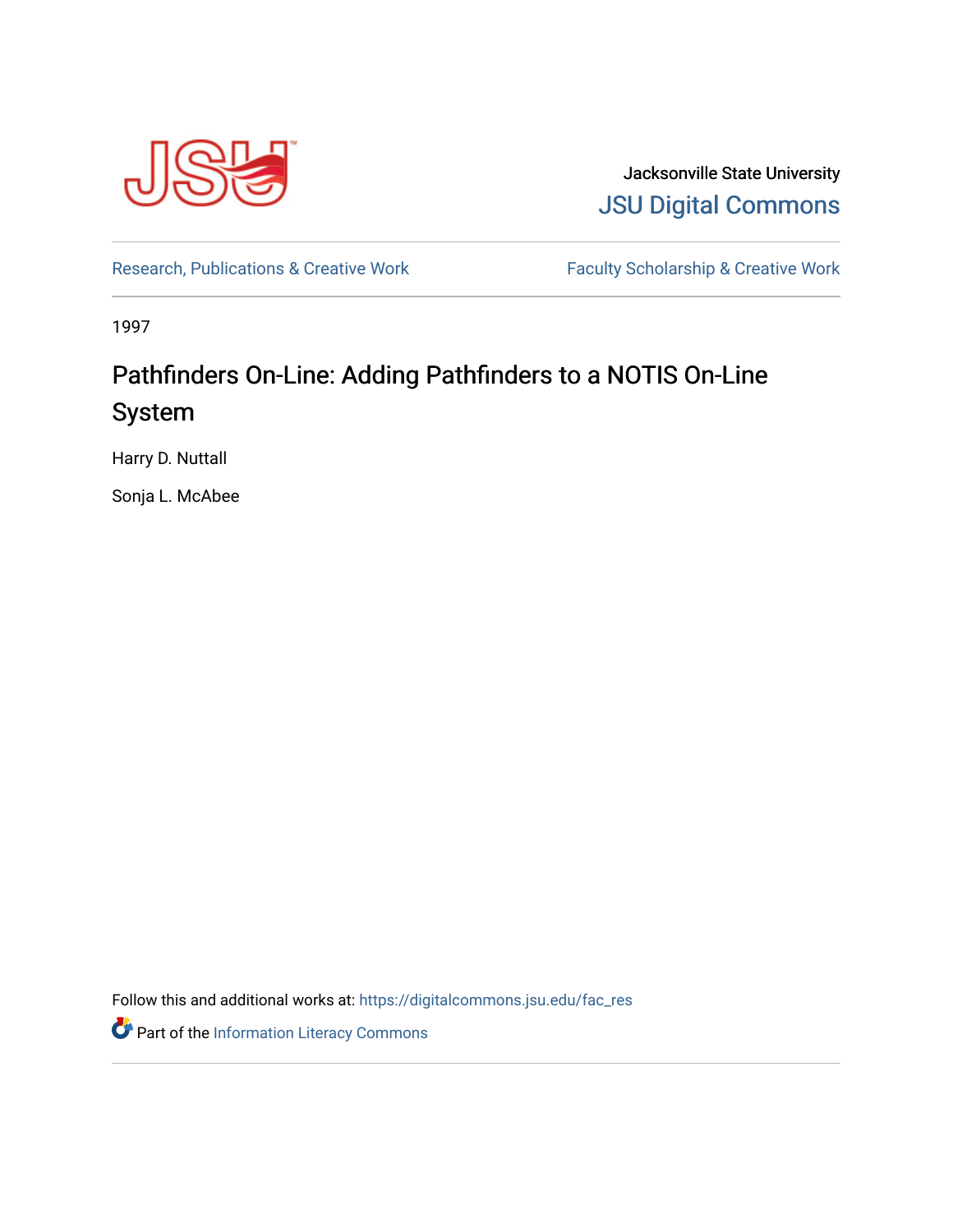Pathfinders on-line: Adding Pathfinders to a NOTIS On-line system

Harry D. Nuttall and Sonja L. McAbee

**ABSTRACT.** For decades, print pathfinders have complemented card catalogs and been useful reference tools. They're overlooked as components of on-line catalogs, even though they can extend the<br>depth of the catalog. To encourage librarians to consider To encourage librarians to consider integrating pathfinders into on-line catalogs, the authors discuss problems in OPAC searching and describe the value and styles of pathfinders and illustrate how to include them in a NOTIS system.

**KEYWORDS.** Pathfinder, pathfinder format, pathfinder instruction, construction of pathfinders, NOTIS, on-line pathfinders, OPAC searching.

Harry D. Nuttall (MA, MLIS, Louisiana State University) is Assistant Profess or and Literature Librarian at Houston Cole Library of Jacksonville State University, Jacksonville, AL 36265. Sonja L. McAbee (MLS, University of Alabama) is Associate Professor and Acquisitions Librarian at Houston Cole Library of Jacksonville state University, Jacksonville, AL 36265.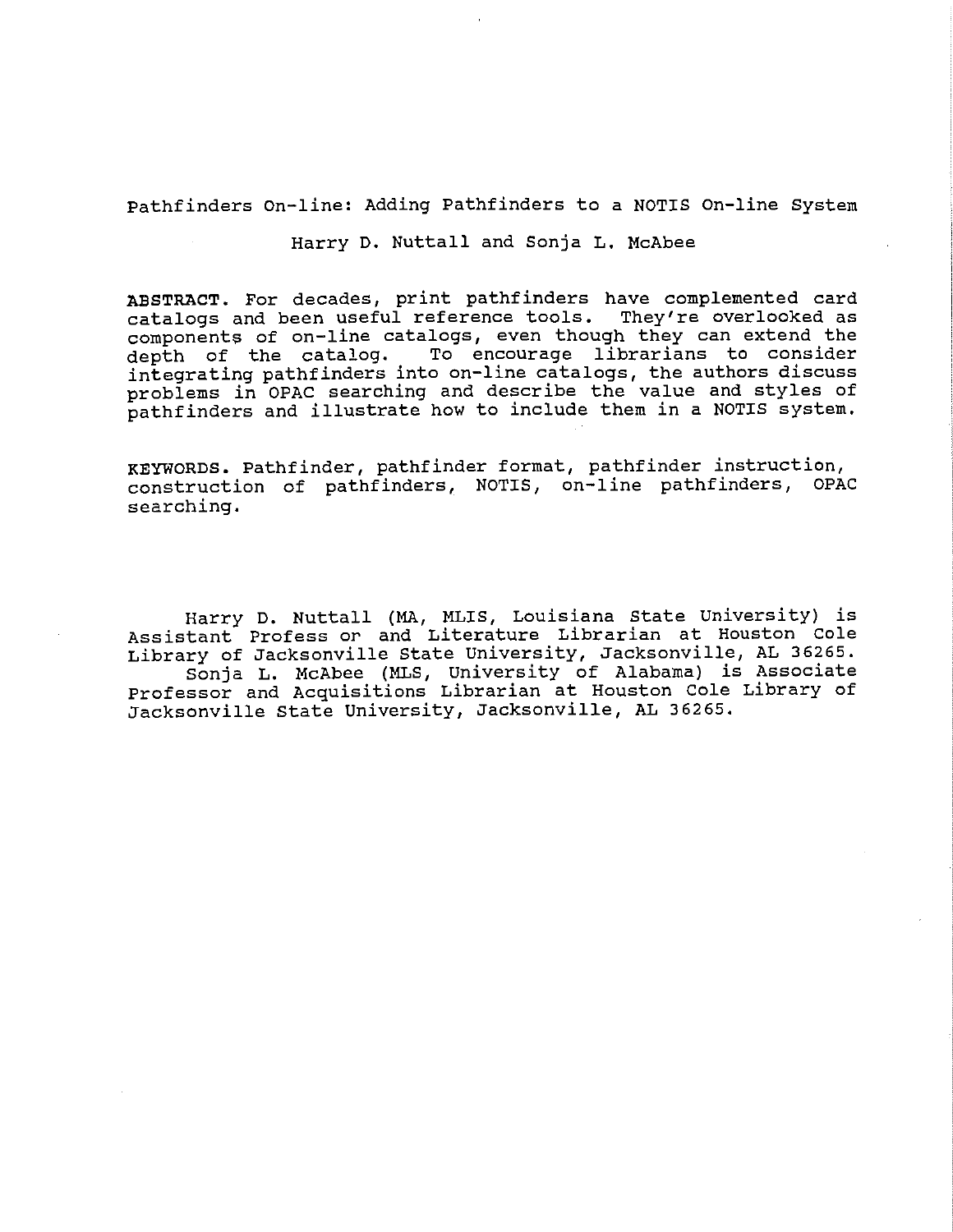Pathfinders have complemented library card catalogs and been useful reference tools for decades. They can play an equally important role as components of on-line public access catalogs (OPACS), although this application has been overlooked in the professional literature. pathfinders into on-line By transferring existing print catalogs, with slight formatting modifications, librarians can enhance library service by extending the depth of catalog indexing or by providing points of access that differ from traditional ones. As libraries link catalogs through computer networks or provide dial-up options via off-site terminals, these enhancements will be available to expanded clienteles. This paper describes two pathfinder models, standard/traditional and alternative, their usefulness in on-line systems, and discuss the particulars of loading them into a NOTIS integrated system.

### *LITERATURE REVIEW*

In 1984 Pauline A. Cochrane presented a six-part "continuing education course" in *American Libraries* that focused on subject searching in on-line public access catalogs {OPACS) (Cochrane 1984). In an article one year later, William E. Jarvis observed that "no one heretofore has formulated the concept of integrated library automated systems supplied with classic pathfinders (or their equivalent)," (Jarvis 1985, 65); earlier in the same article he stated "the concept of straightforwardly transforming traditional printed library pathfinders into on-line PAC 'guideware' is nowhere to be found, at least in the literature (Jarvis 1985, 66). Ten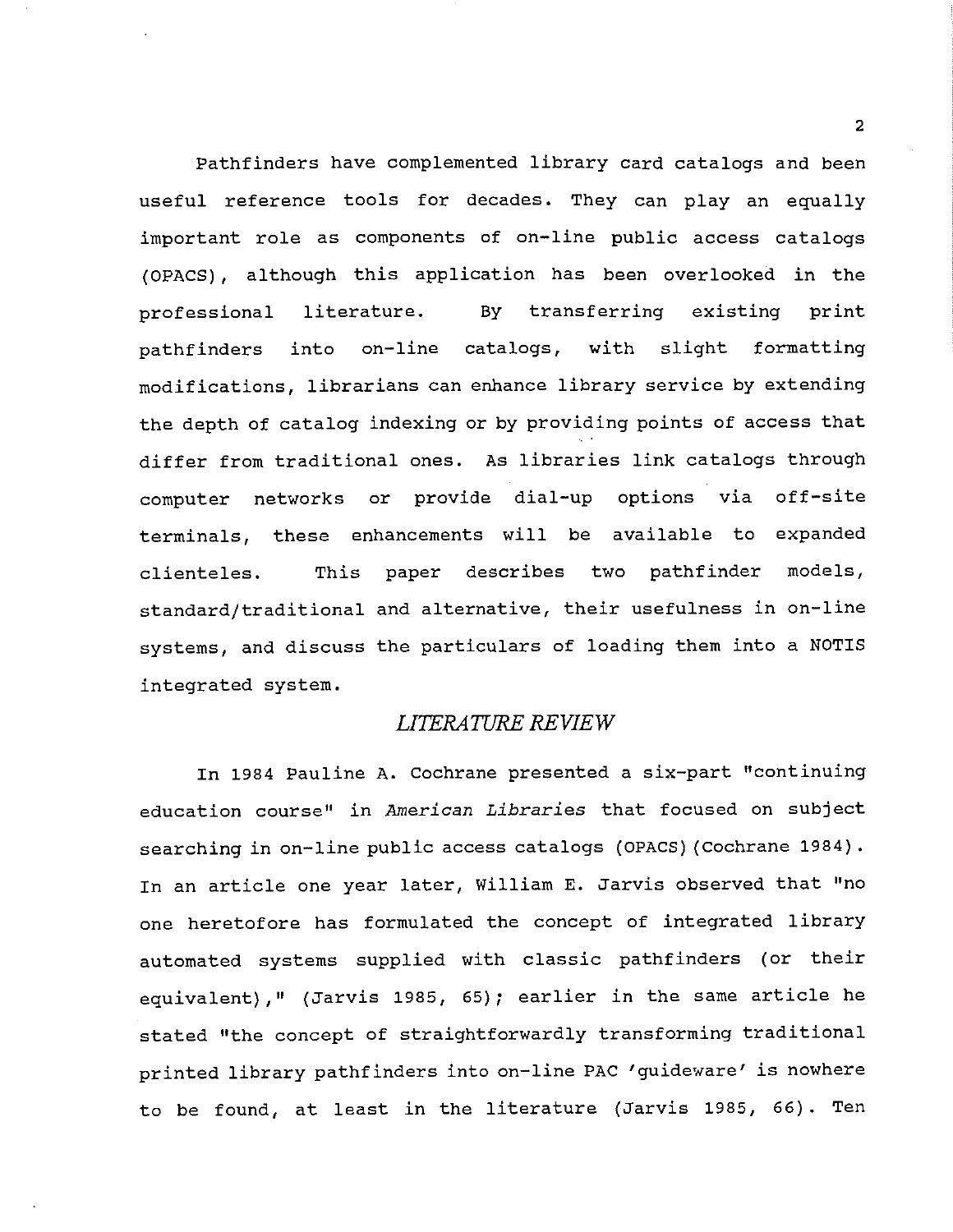years later Jarvis's observations are still largely true.

While information on pathfinders and even pathfinders themselves can be located electronically, a *Wilsonline* search of *Library Literature* turned up only five citations, and one was a reprint of an article previously published. Of the four original citations, the most recent, a 1991 article by Diane Schmidt, *is*  itself a pathfinder (Schmidt 1991, 68-83). Another, a 1985 article by A. Robert Rogers, compares citations taken from print sources with those from on-line databases used in the preparation of philosophy pathfinders (Rogers 1985, 54-55). A recently published article by Jim M. Kapoun which appeared in this publication offers a format and construction guide for the preparation of pathfinders. Although useful in their own right, these publications fall outside the scope of this paper.

Of the two remaining citations, one *is* the article by William Jarvis quoted earlier. It suggests the possibility of integrating traditional pathfinders into on-line catalogs and provides an example. Last a follow-up article by Jarvis and Victoria E. Dow elaborates on the proposal made in Jarvis's earlier article and offers examples of subject pathfinders loaded into an OPAC using a GEAC integrated library system (Jarvis and Dow 1986, 213-227). This paper provides an example of an electronic pathfinder in the NOTIS system and offers on-line pathfinders as a solution to problems associated with OPAC searching.

 $\mathcal{F}^{\mathcal{F}}$  .

3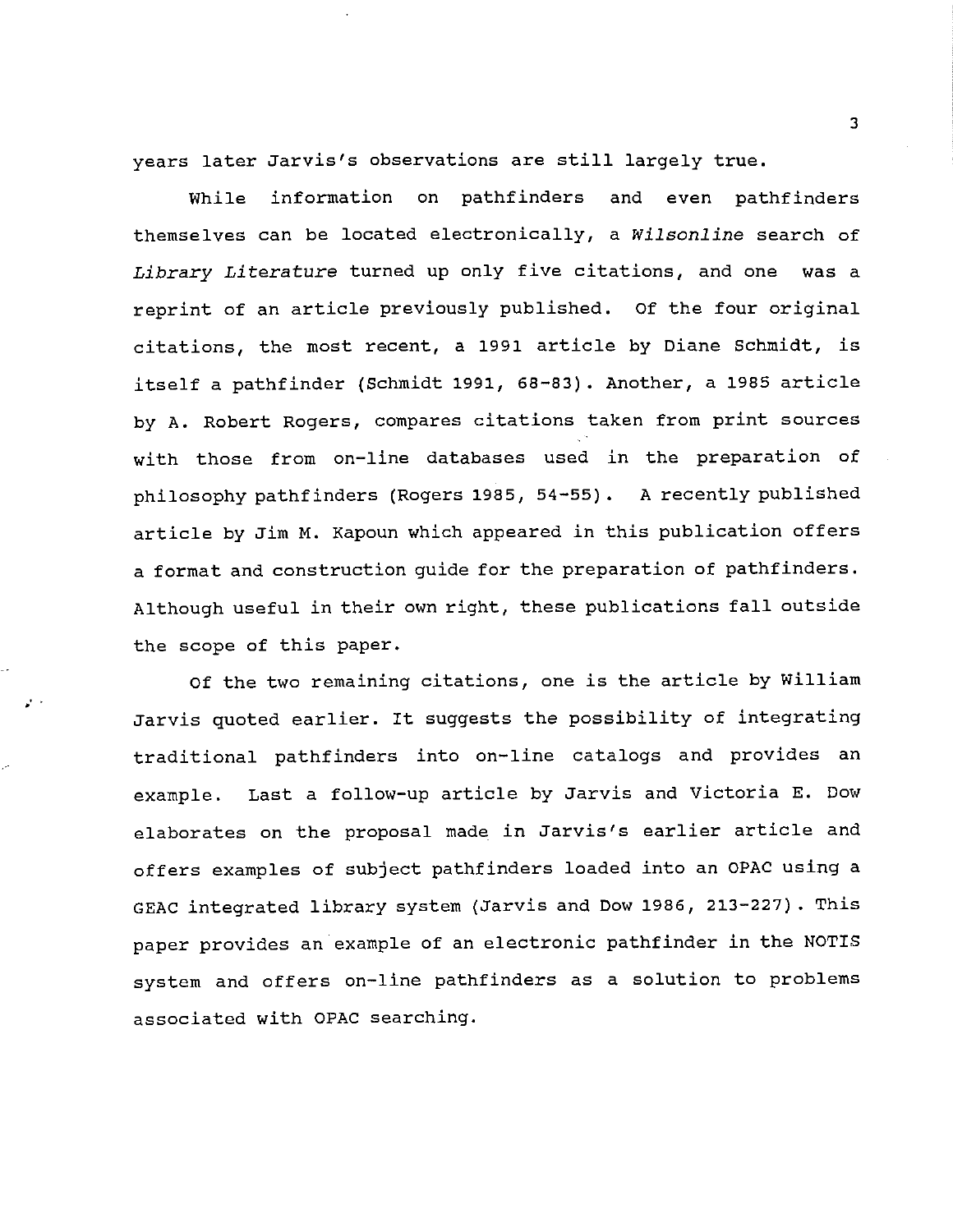### *PATIIFINDERS IN PRINT*

While on-line pathfinders may have been overlooked, print library aids have long been traditional tools in academic libraries (Stevens et. al. 1973, 40-46). They go by various names: pathfinder, guide, LC Tracer Bullet; but no matter what they are called their role within a library is the same: starting points for library research. They function as guides to specific subjects, both supplementing and complementing a library's reference collection and catalog. Because of their "start-up" function, these guides rarely provide an extensive list of titles for research beyond the initial phase.<sup>1</sup> Academic librarians who recognize the time-saving potential of pathfinders may prepare them for their library's "hot topics," subject searches that occur over and over. Initial preparation can be time-consuming and laborintensive, but the efforts will be rewarded many times over as librarians refer patrons to pathfinders instead of repeating the same instruction with numerous patrons.

Librarians who collect pathfinders from other libraries they visit know that their form and content vary. Despite this, a "standard/traditional model" has evolved, which emphasizes breadth of scope and types of resources and has been used for broad subjects such as AIDS, the Civil War, careers, or achievement tests.<sup>2</sup> The principal components of this pathfinder model are scope notes, relevant subject headings, cross references, call number browsing ranges, and sections highlighting categories of reference works (e.g. bibliographies, directories, encyclopedias, indexes,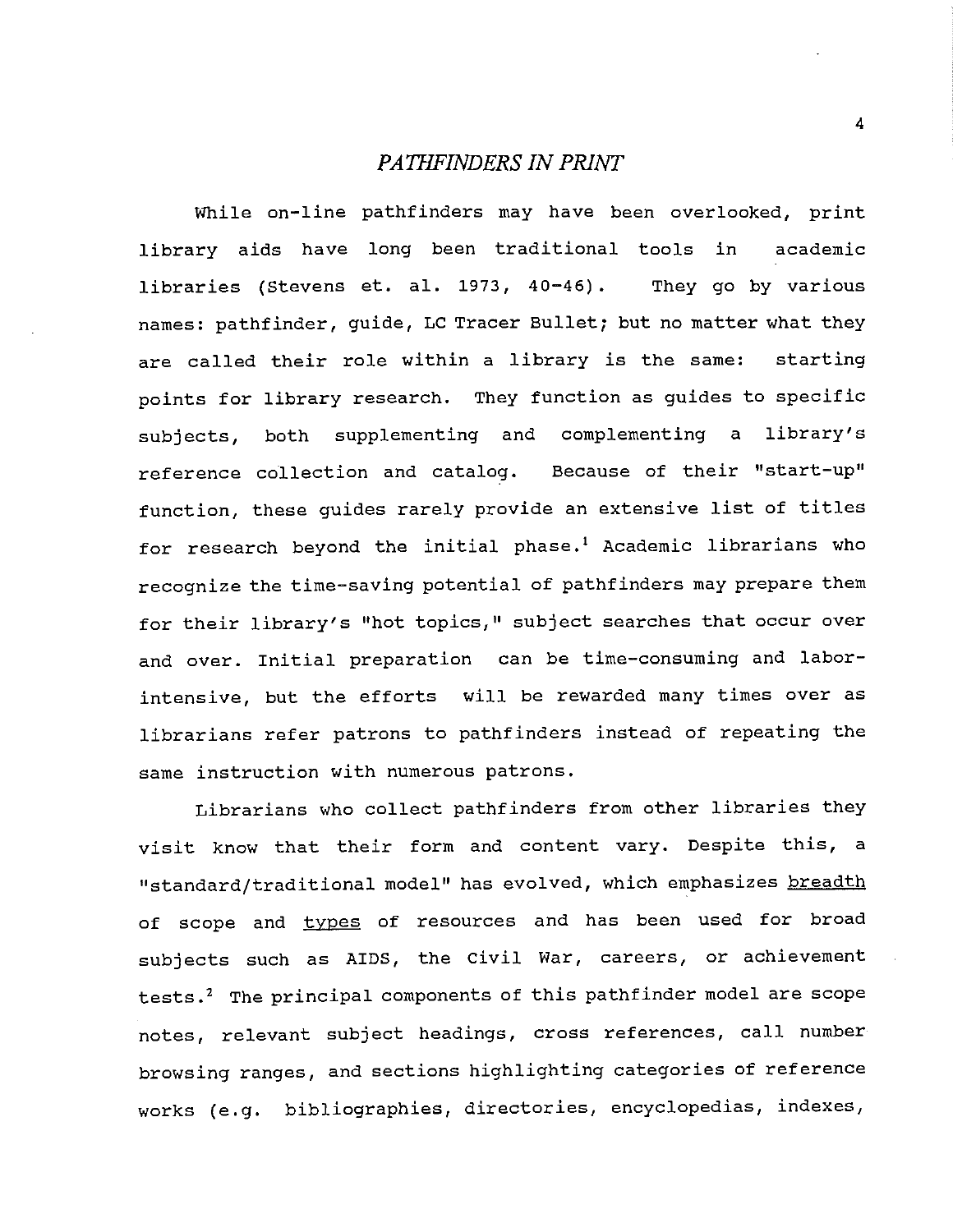etc.). This model generally offers two or three titles within a section but does not provide a long listing of bibliographic citations, its purpose being to help a patron with an unfocused subject initiate a materials search rather than provide the end result of such a search: the working bibliography.<sup>3</sup>

Another type of pathfinder, which differs considerably from the standard/traditional, is more narrow in scope and often aims for the "bull' seye" on a target, addressing a tightly-focused, specific subject. It is not meant to initiate a materials search so much as to provide, at least in part, the result of such a search: the working bibliography. Its primary purpose is to assist college and university students, doing research, whose need for source materials is not met adequately by the library's catalog and reference section. For this reason it contains more full bibliographic citations than the standard model and, while it may replicate some portions of the catalog, it is just as likely to supplement the catalog and the reference collection by tracing items which otherwise might "fall through the cracks." In this paper, we refer to this model as the "alternative pathfinder."

### *PATHFINDERS ON-LINE*

If libraries did nothing more than transfer existing print pathfinders into on-line catalogs they would derive considerable advantages from doing so. Pathfinders on-line can "eliminate the scatter of stand-alone paper-based aids" (Jarvis and Dow 1986, 215). They obviate the bother of checking print pathfinder inventories and save printing costs. Even if OPAC terminals have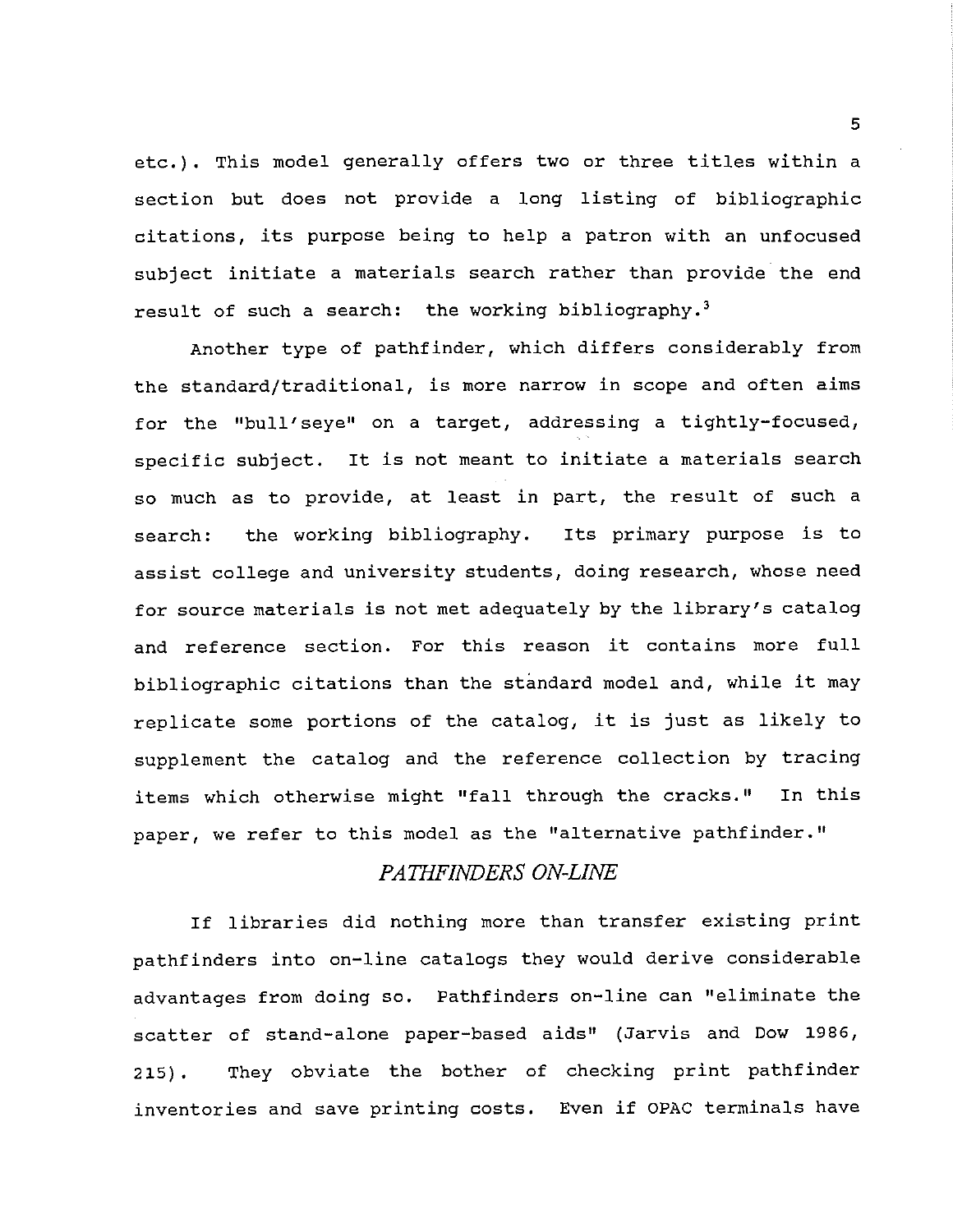attached printers, the cost of screen prints is less than print runs done at a campus print shop. Further, librarians would not have to worry about pathfinders kept in note books by the OPAC being ignored or torn out.<sup>4</sup>

Patron convenience is a significant benefit of including pathfinders in on-line catalogs. The aid function is preserved (Jarvis and Dow 1986, 215); and if the OPAC workstation permits it, pathfinders can be downloaded or printed, in which case their availability and accessibility are at least as great as with the print format. Placing pathfinders in an on-line catalog where other subject searches are done enhances the "one-stop shopping" approach many library users favor, and the presence of a pathfinder can impose a degree of order for an initial subject search. Even if a pathfinder only duplicates information already in the OPAC, scrolling through it is easier than toggling among a series of unlinked index and bibliographic record screens. Beyond these practical advantages, there is another reason why libraries should consider loading pathfinders into their OPACs: doing so dramatically enhances the system's capabilities for access (Jarvis and Dow 1984, 213).

Charles Hildreth noted that library "users prefer the onestop, self-service approach when they search for information" (Cochrane March 1984, 145), and Pauline Cochrane observed that results of studies conducted on subject access indicate the majority of on-line catalog users are performing subject searches with less than satisfactory results; they cannot find related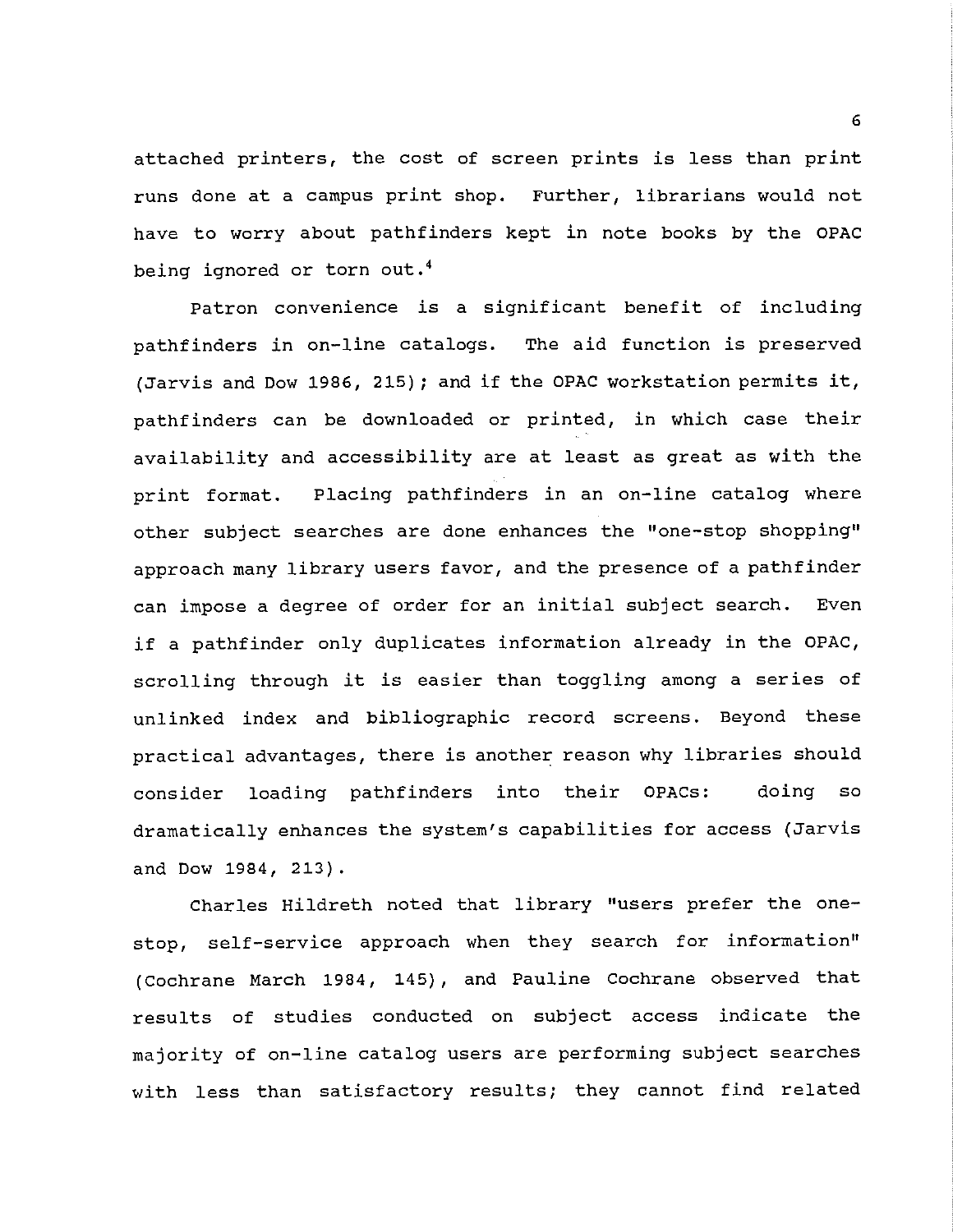subject terms and cannot easily reduce or increase their search results {Cochran February 1984, 80). Loading pathfinders into online catalogs addresses some of these problems. Their presence certainly enhances the catalog's "one-stop" capability, and using the narrow-scope "alternative" pathfinder model helps to eliminate false matches and thereby decreases the user's frustration with mismatched search results.<sup>5</sup>

In OPACS, the sciences and social sciences can be served quite well by the standard, broad-scope pathfinder. The majority of the holdings in these areas are adequately described using narrowly defined subject headings and bibliographic descriptions with little detail. However, fields in the humanities such as philosophy, history, and the arts have different requirements. Brian Aveny noted that "monographic literature is of primary interest to pastlooking fields such as literature and history" (Cochrane, July/August 1984, 528}, and Sanford Berman called for "expansion of the assignment policy to include headings for literary genres and for thematic topics applied to individual novels, plays, and other literature" (Cochrane, April 1984, 254).

In academic libraries subject searches in the humanities, especially the arts, usually involve looking for information about an artist (e.g. author, composer', painter, etc.) or work (e.g. novel, short story, painting, etc.), or even some aspect of a work. The potential for relevance and false matching problems in these searches is great, because the subject headings in OPACs rarely reach the level of specificity needed to eliminate false matches

7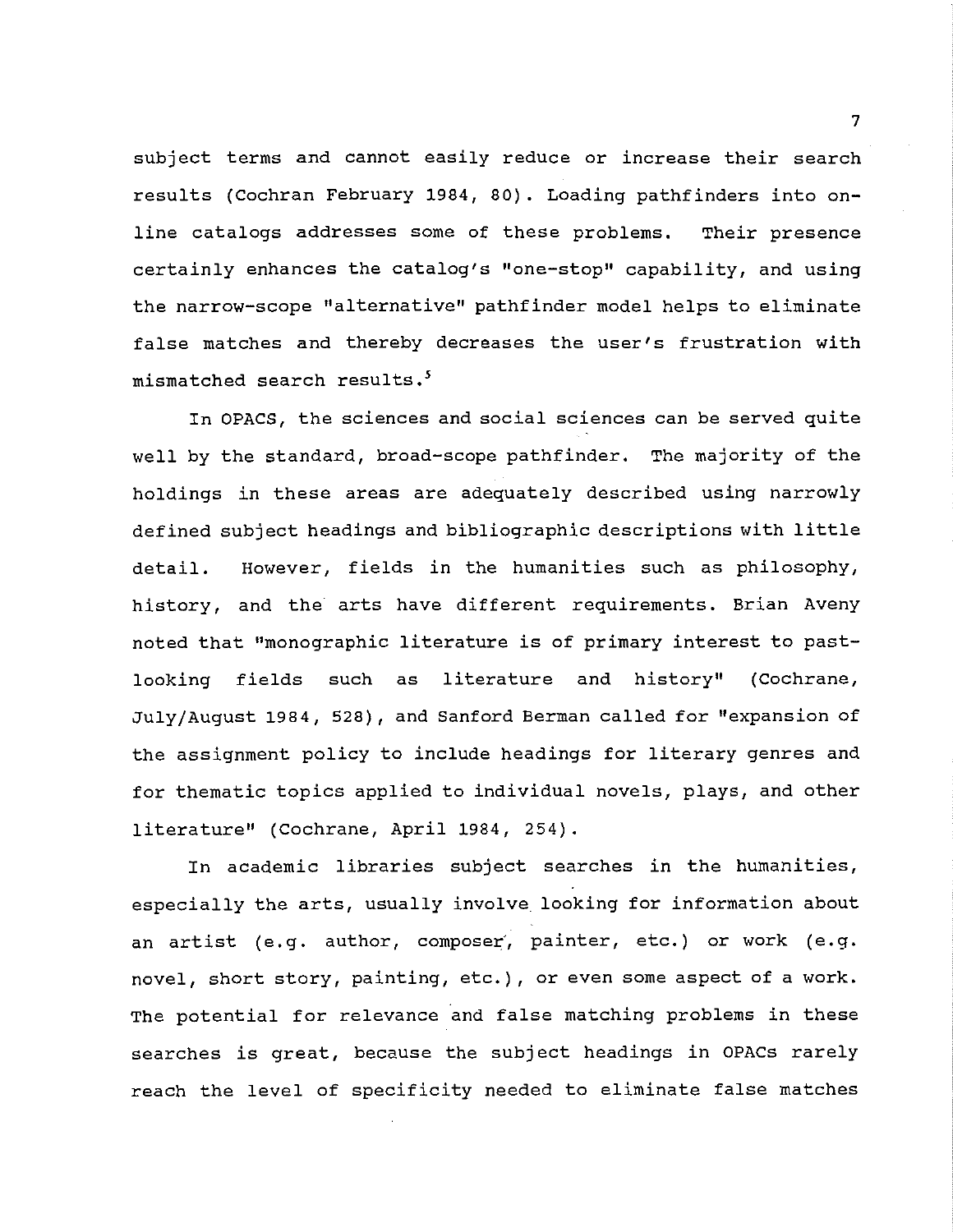and assure retrieval only of truly relevant items, even with Boolean or keyword searching. The "alternative" pathfinder, which takes the narrow-scope approach, accommodates these needs, especially for "minor titles": those printed within quotation marks such as for individual short stories, non-epic poems, plays, songs, paintings, pieces of sculpture, etc. $6$  These minor titles are often the focus of college class assignments, yet when students go to the OPAC, generally their first stop on entering the library, in most cases they will retrieve few or no entries regardless of their search strategy. Further, the hits they do get may not reflect accurately the library's holdings for their subject. Even with current cataloging practice the assigned subject headings rarely reach the desired level of indexing; and while a keyword search will retrieve the item if a key term appears anywhere in the MARC record, not all items are adequately described.

### *PREPARATION CONSIDERATIONS*

Some things are lost when print pathfinders are transferred to on-line public access catalogs. As a rule, OPACS cannot reproduce graphics or provide multiple type-fonts. More significantly, because part of each screen is devoted to command options, the online format may not be as compact as its print counterpart. And, while the intellectual content of a pathfinder is the domain of the reference librarian, the expertise of the technical services staff is usually required for entering the pathfinder into the integrated system. This requires coordination between divergent perspectives. For instance, the reference librarian may be disturbed by the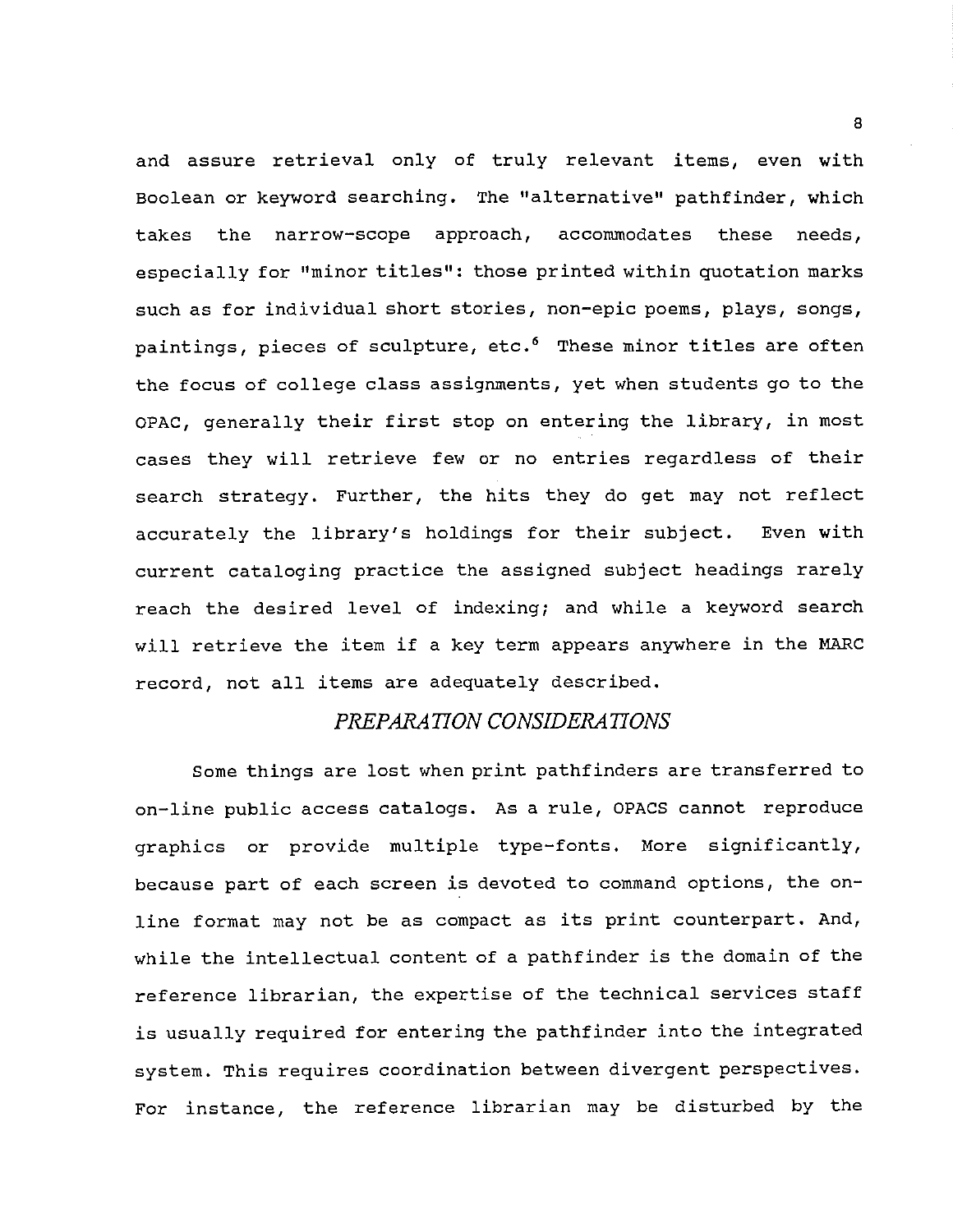limitations of the MARC record (e.g. lack of graphic displays) while the technical librarian is absorbed by the beauty of access points. But given the advantages of on-line pathfinders, these are minor drawbacks.

A pathfinder entered into an on-line system itself becomes a pseudobibliographic record retrievable by the commands available in the system. Access can be customized by the pathfinder's author. A librarian can prepare a pathfinder for a single work or an aspect of a work; for example, Flannery O'Connor's "Greenleaf" or the bull figure in that story. And while a pathfinder for Hawthorne's *The Scarlet Letter* would hardly be necessary, a guide on the symbolism of the rose in that novel might be. Even though the structure of the MARC bibliographic record imposes limitations on the format of the pathfinder, the content can be as varied, or as broad or narrow, as a librarian wishes. On-line pathfinders can also be prepared as recreational reading lists for particular genres, hardboiled detective fiction for example, or even for college fight songs. Further, after their initial preparation, they can be updated much more easily than their print counterparts. "Computer generation of these products is more efficient, and it provides us with the flexibility to create new and different products and services (like pathfinders) without duplicating records already in the online files'' (Cochrane Mar 1984, 145).

While technology has made it easier to create and revise pathfinders, personal examination and selection of items to be included in the document, rather than simply culling citations from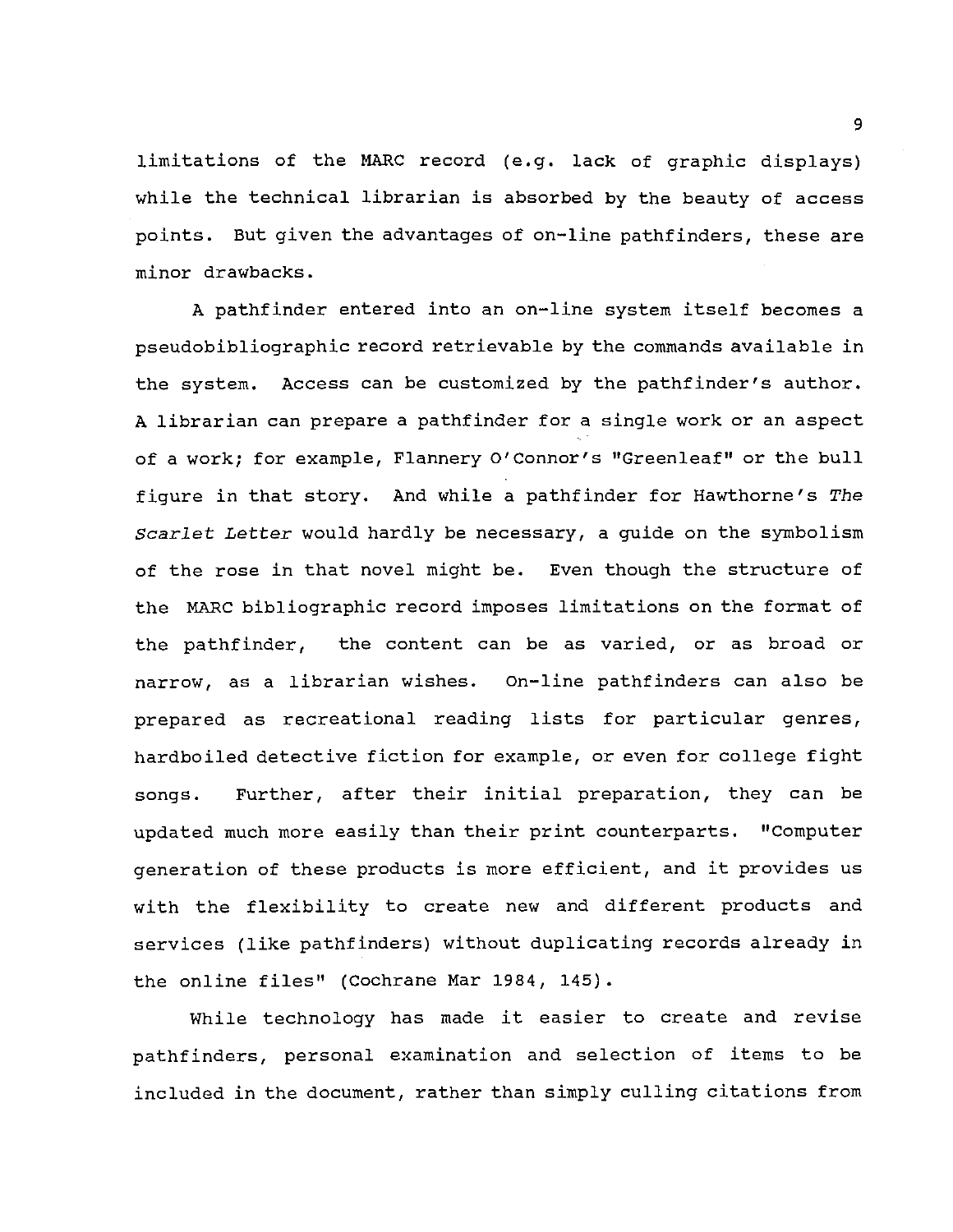automated sources, is still necessary. Rogers states: "Actual examination of many possible items and selection of only those which meet the purpose of the pathfinder is an essential part of the process'' (Rogers 1985, 55).

Collecting materials for inclusion in the alternative, narrowscope pathfinder is very time-consuming and labor-intensive. Due to the rigorous demands of relevance and scope matching, the librarian is often forced to search library materials for a level of specificity beyond that provided by bibliographies, indexes, and other reference tools. But there is compensation for this extra work because the pathfinder created provides a unique information record not otherwise available in the system and, once created, may not need to be updated as frequently as a standard model pathfinder.

Because preparation of alternative pathfinders requires hand selection of items, their creation probably should be based on the "squeaky-wheel" approach: pathfinders should be made only for those subjects that are the focus of frequent searches and for which the librarian knows the reference collection will offer little assistance. Reference librarians are in the best position to assess these needs, but approaches will vary from librarian to librarian.

Librarians with sparse reference collections may need to create pathfinders of slightly wider scope, for example focusing on a work rather than an aspect of a work. Others may choose to link citations that are so scattered among reference tools that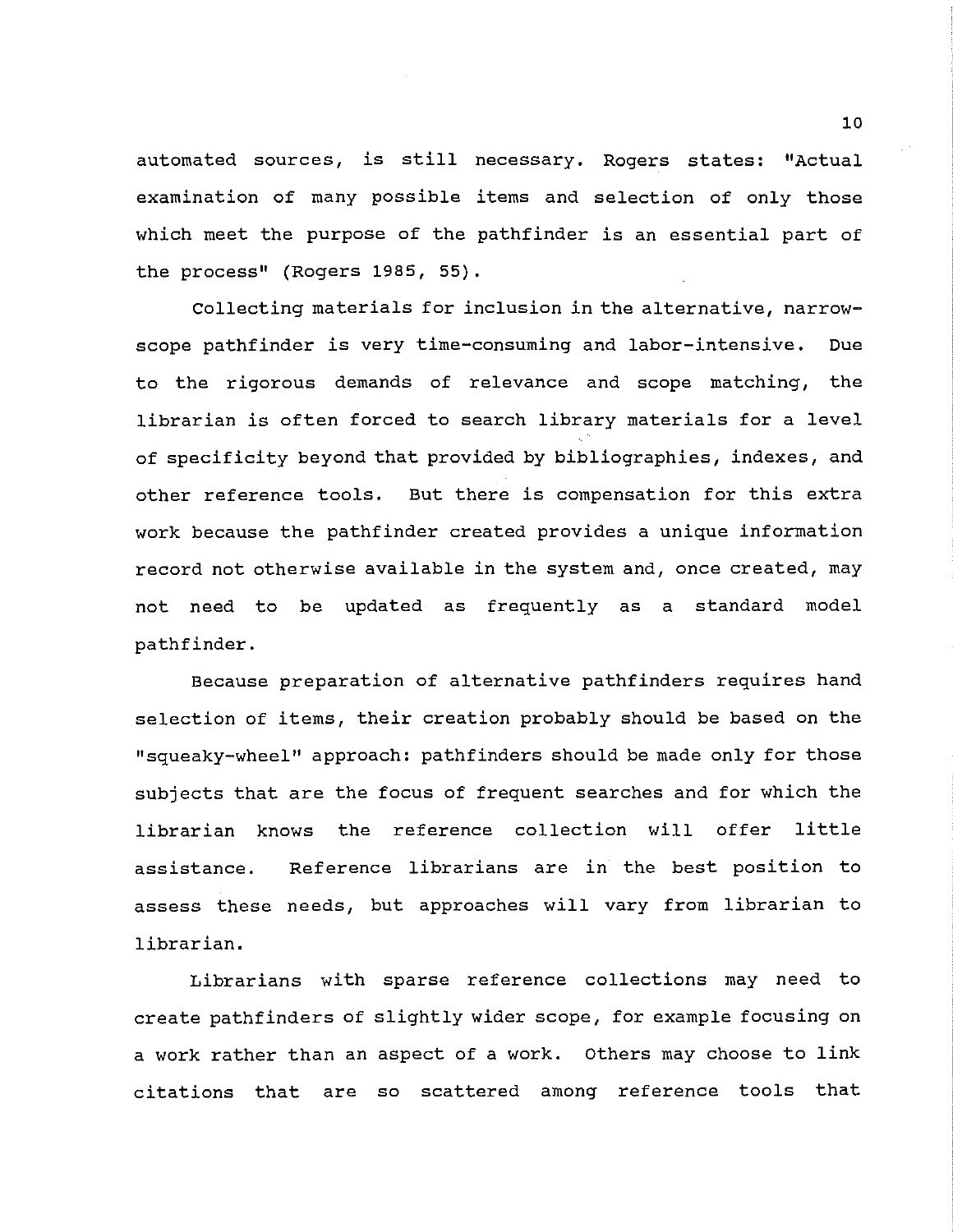searchers would not otherwise locate them all. Librarians with strong reference collections may create very detailed pathfinders, thus attaining a level of specificity beyond that of many reference tools. As stated previously, this approach creates a document that does not duplicate information in the catalog and provides a means to locate items which otherwise might be found only by serendipity.

### *PATHFINDERS IN NOTIS*

Each integrated system may require different implementation procedures; however, the MARC format has common fields that can be applied universally. Jarvis described how to create pathfinders in the GEAC system. This article will illustrate the application of the MARC "pseudobibliographic record" in the NOTIS system.

As with the GEAC system, pathfinder text is input into the NOTIS system using the notes (500's) fields available in the monograph bibliographic record format. These fields can also be used to devise graphics such as line breaks and headings. Access points can be assigned using author, title, and subject headings fields. The reference librarian compiling the pathfinder is given the author entry. All pathfinders are assigned a series note (440 Pathfinders (Houston Cole Library)) and a local subject entry (650: 4: Pathfinders). Variations of the title and analytics are placed in the 246 and 740 fields.

The NOTIS system provides two types of OPAC display screens. The brief display screen accommodates bibliographic and status information. The user must be prompted to enter "LO" to browse the longer display. Jarvis encountered this problem in the GEAC

11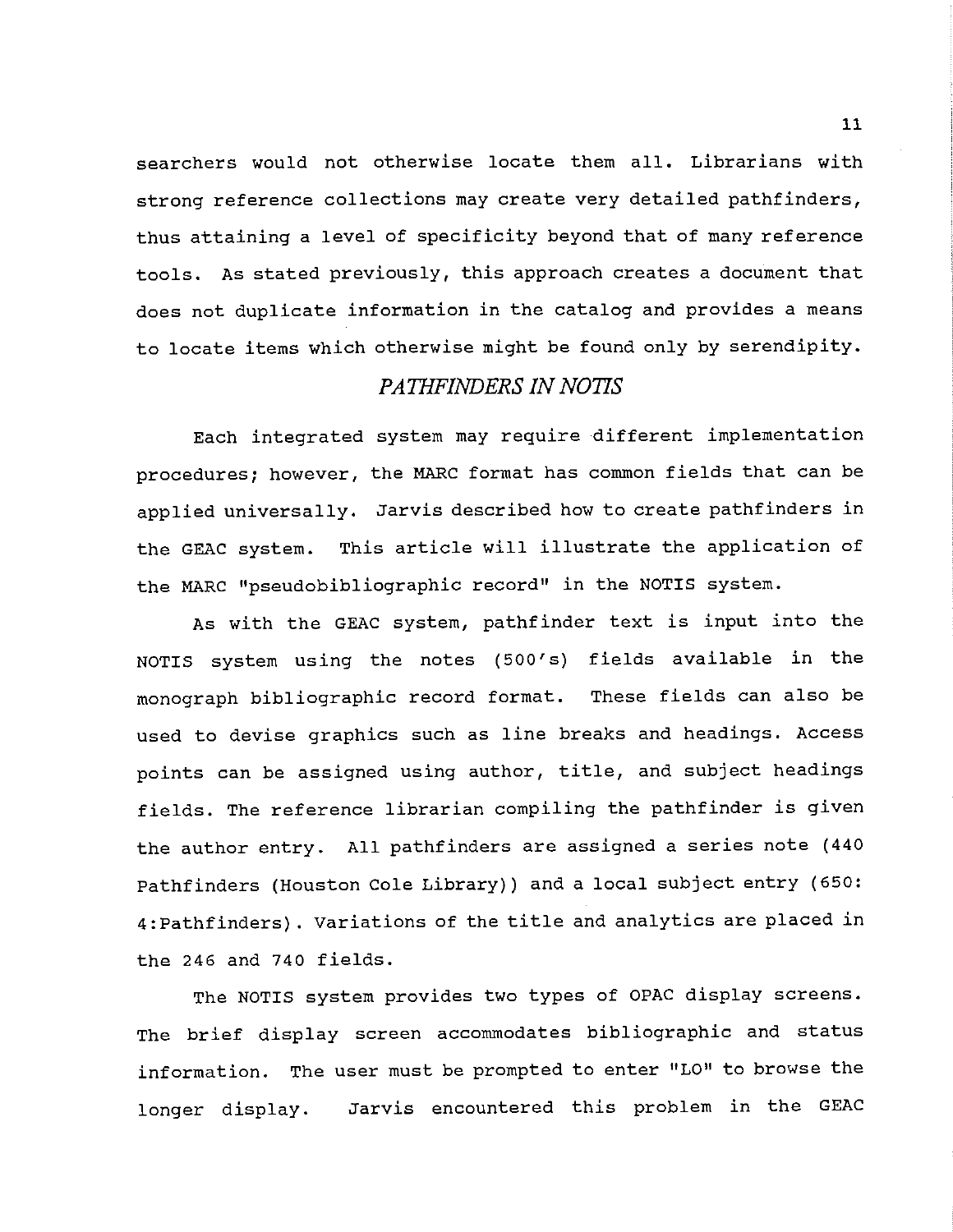system. To prompt the user to display the long view, we have followed his suggestion and put a note in the 260 field, which appears on the brief display screen and instructs the user to enter "LO. 11 NOTIS location tables and copy level notes can be modified to provide additional information for the user to differentiate this record from other bibliographic entries. The Houston Cole Library set the parameters for this location using the location "PATH." The descriptive note that appears on the OPAC brief display states, "HELP RECORD ONLY." Beneath this message is a copy level note "This is a guide to materials on this subject." Without a defined call number the message "No call number available" would stretch across the screen. To reduce screen clutter, a call number,"Guide," has been assigned.

Currently, the Houston Cole Library has more than thirty pathfinders in its NOTIS system. Authors determine style. For instance, the literature reference specialist creates narrowly focused pathfinders that lead patrons to relevant bibliographic sources with regard to a specific genre, author, or work. contrastly, the library's pathfinder on baseball is broader in scope and serves as a guide to more general references. Following are print and electronic examples of two pathfinders in the Houston Cole Library OPAC. The first is an example of the alternative style pathfinder: *Flannery O'Connor's "Greenleaf," the Bull* (Nuttall 1994). The second is an example of the standard style pathfinder: *Baseball* (Humphrey 1993). Please note that the first example is shown as seen on all NOTIS display screens in the technical and the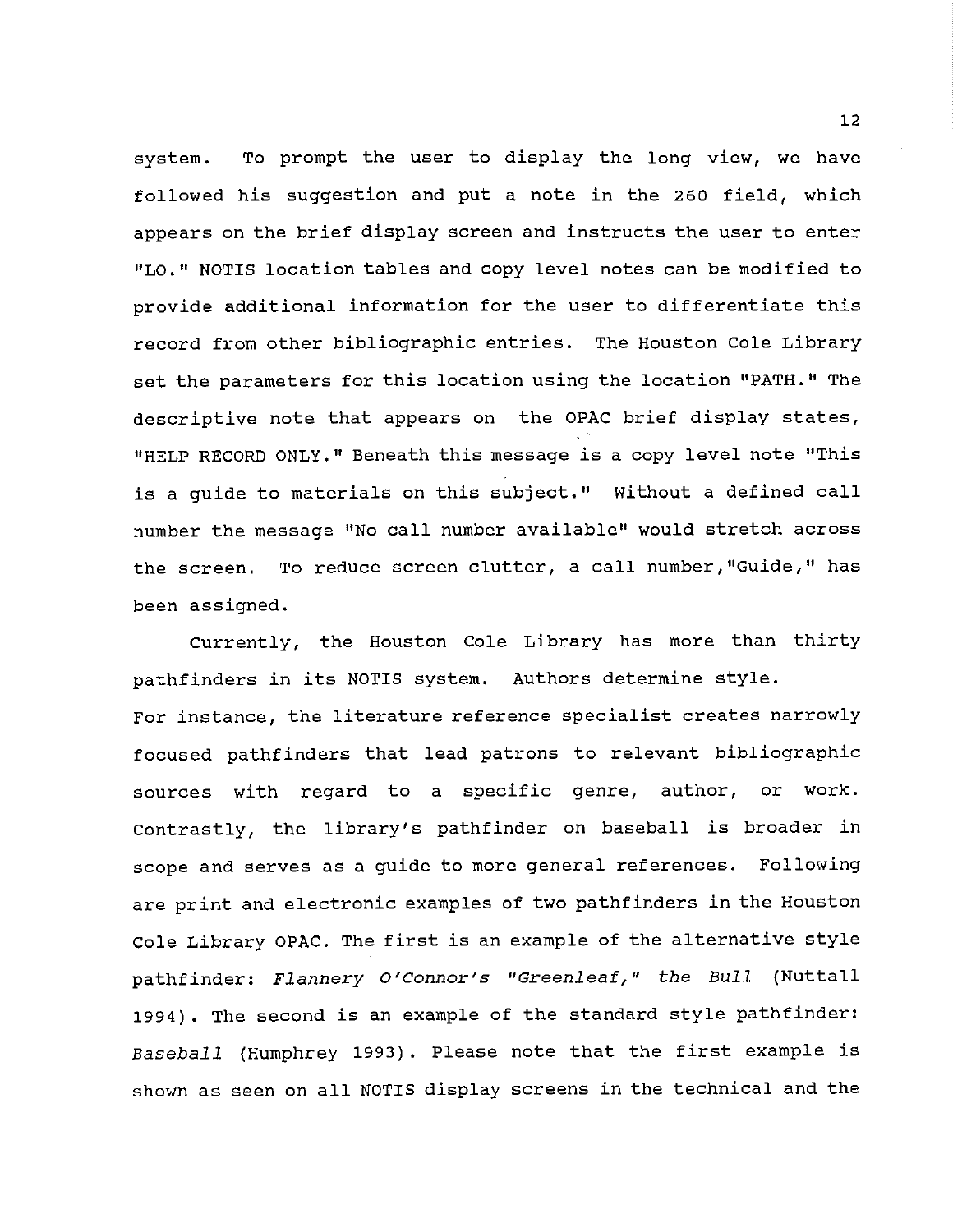public access modes. The second example shows only the long screen display from the public accress mode.

 $\mathcal{L}^{(1)}$ 

 $\sim 10$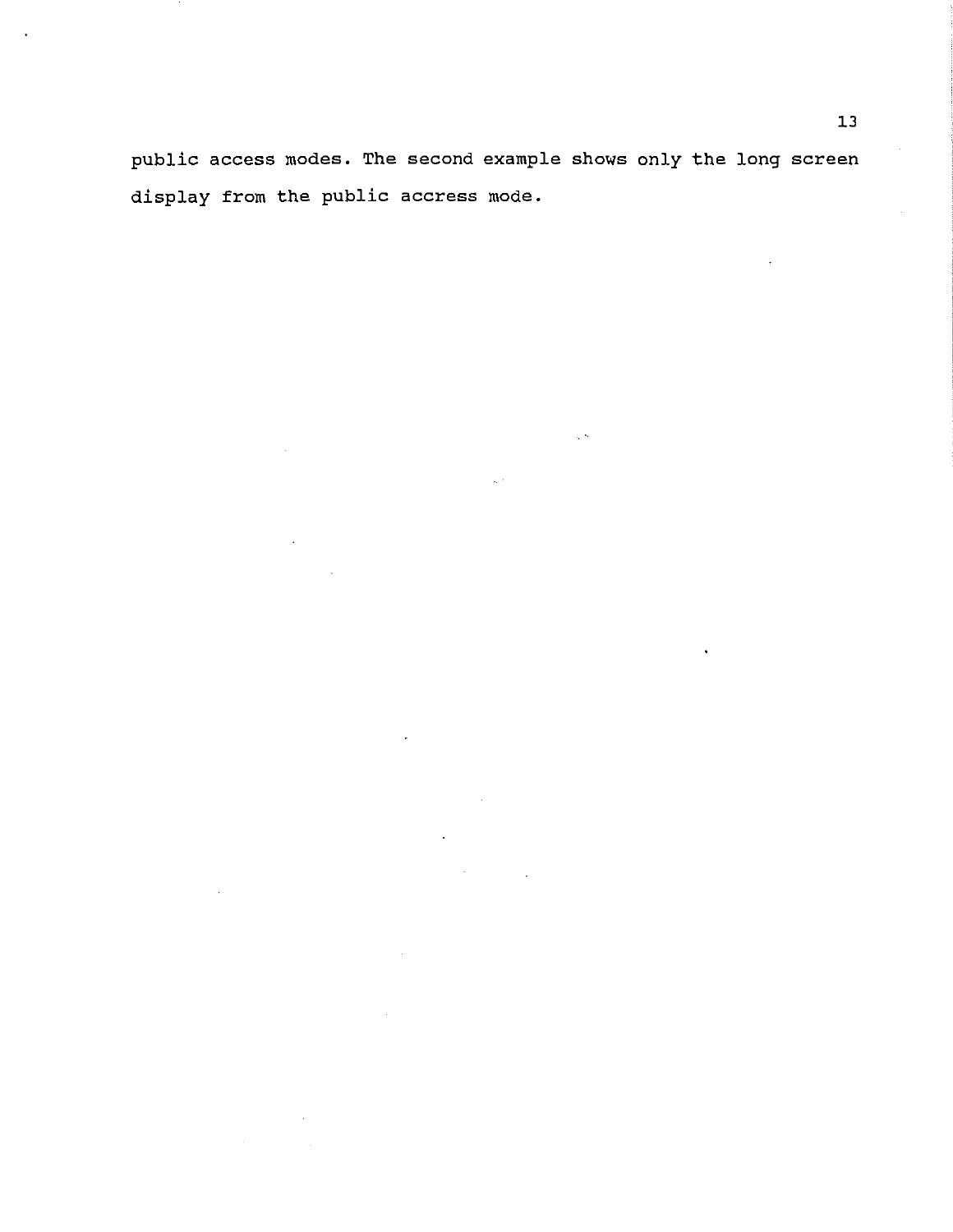

#### **BIBLIOGRAPHY**

Golden, Robert E. and Mury C. Sullivan. *Flannery O'Connor and Caroline Gordon: A Reference Guide*, Boston: G. K. Hall, 1977.<br>(PS3565.C57Z68S)

ABSTRACTS. OVERVIEWS. SUMMARIES

Shackelford.. D. Dean "Flamnery O'Connor.<sup>\*</sup> In Critical Survey of Short<br>Fiction, vol. 5. Frank N. Magill, ed. Englewood Cliffs: Salem Press, 1993. (REF PN3321.C7)

Snipes, Katherine. \*Greenleaf.\* In *Mosterplots II: Short Story Series,*<br>vol. 3. Frank N. Magill, ed. Englewood Cliffs: Salem Press, 1986.<br>(REF PN3326.M27 1986)

#### **ARTICLES**

Asals, Frederick. "The Mythic Dirnensions of Flannery O'Connor's 'Greenleaf.'" *Studies in Short Fiction 5 (Summer 1968)* : 317-30. (PER<br>PN3311.S8)

Evans, Elizabeth. "Three Notes on Flannery O'Connor." *Notes on* Contemporary *literature* 3 (1973): 11-15. (PER PN6010.5.N5)

Feely, Sister M. Kathleen, "Thematic Imagery in the Fiction of<br>Flannery O'Connor." *Southern Humanitics Review* 3 (Winter 1968):<br>14-32. (PER AP2.S822)

Rout, Kathleen, "Dream a Little Dream of Me: Mrs. May and the Bull<br>in Flannery O'Connor's 'Greenleaf.." *Studies in Short Fuction*, 16<br>(Summer 1979): 233-35. (PER PN3311.S8)

### **A PATHFINDER FOR**

#### FLANNERY O'CONNOR'S

#### "GREENLEAF":

THE BULL

#### **BOOKS**

Desmond. John F. Risen Sons: *Flannery O'Connor's Vision of Hittory*. Athens, Ga.: The Univeristy of Georgia Press, 1987.<br>(PS3565.C57Z643.1987)

Getz, Lorine M. *Nature and Groce in Flannery O'Connor's Fiction.*<br>New York: The Edwin Mellin Press, 1982. (PS3565.C57Z678)

May, John R. *The Pruning Word*, Noure Dame, Indiana: University of .<br>Noue Drme Press, 1976. (PS3565.C57Z78 1988)

McFarland, Dorothy Tuck, *Flannery O'Connor*, New York: Ungar.<br>1976. (PS3565.C57Z75)

Paulson, Suzanne Morrow*, Flannery O'Connor: A Study of the Short*<br>*Fiction,* Bostoa: Twayne, 1988. (PS3565.C57Z83 1988)

USEFUL SUBJECT HEADINGS

O'Connor, Flasnery.<br>O'Connor, Flannery – Criticism and interpretation. 'Greenleaf'. Mythology in literature. Religion in literature. Symbols in literature

Fig. 1. Example in print format of an alternative model pathfinder for Flannery O'connor's "Greenleaf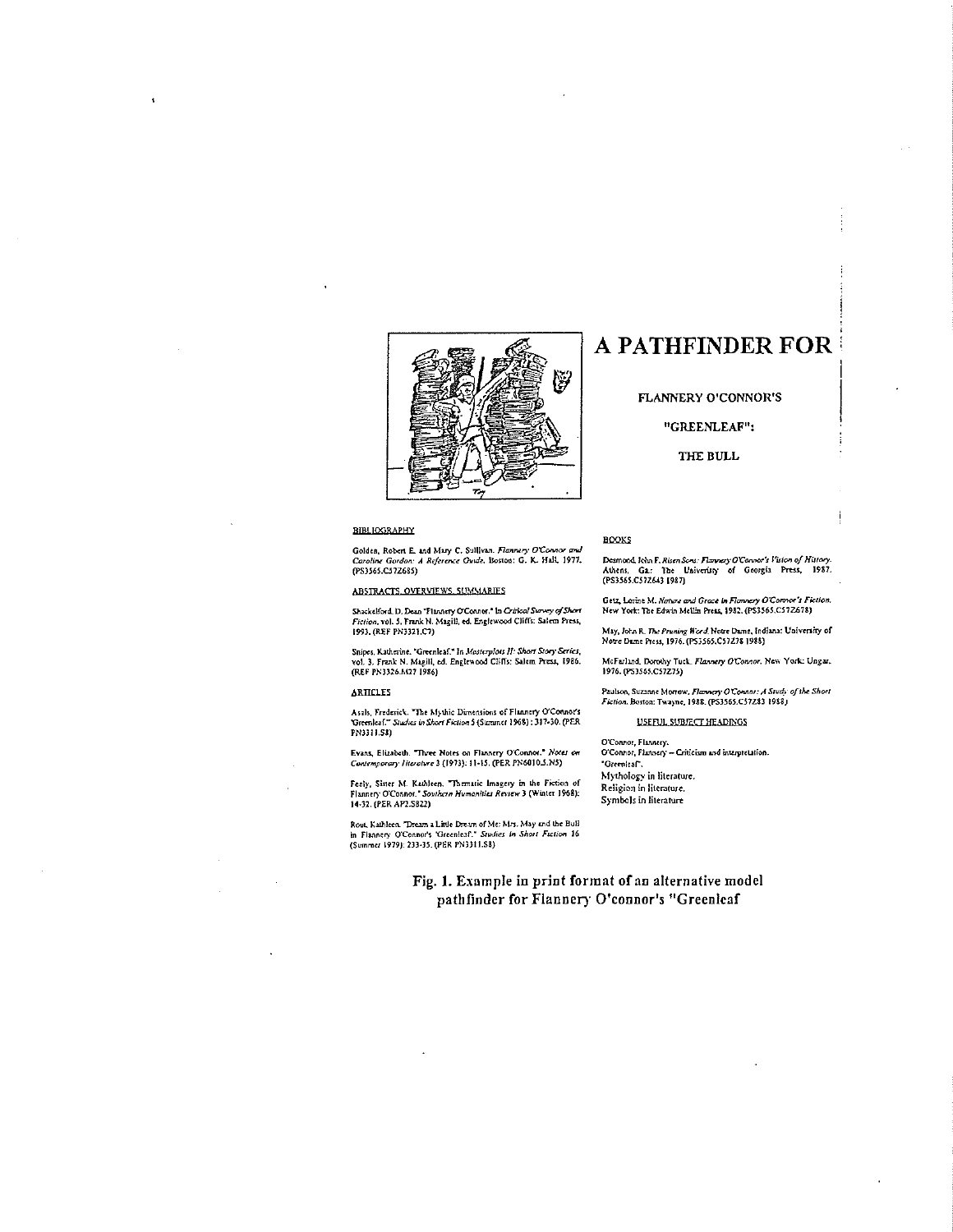LTHC MORE ADH2867 NOTIS CATALOGING HC FMT B RT a BL m T/C DT 01/14/94 R/DT 01/25/96 STAT cc E/L 7 DCF? D/S D SRC d PLACE ??? LANG eng MOD ? T/AUD ? REPRO ? D/CODE ? DT/1 1994 DT/2 ???? CONT???? ILLUS???? GOVT? BIOG? FEST? CONF? FICT? INDX? 090/1: : a Guide 100:1 : a Nuttall, Harry D. L26A 245:10: a FLANNERY O'CONNOR'S "GREENLEAF": THE BULL PATHFINDER (Houston Cole Library) 246/1:33: a Pathfinder Flannery O'Connor's "Greenleaf": The bull 246/2:33: a Pathfinder for Flannery O'Connor's "Greenleaf": The bull 246/3:30: a Greenleaf 260: : a Type "LO" and press <ENTER> to view this complete guide. 440/1: O: a Pathfinders (Houston Cole Library) **500/1: a\*\*\*\*\*\*\*\*\*\*\*\*\*\*\*\*\*\*\*\*\*\*\*\*\*\*\*\*\*\*\*\*\*\*\*\*\*\*\*\*\*\*\*\*\*\*\*\*\*\*\*\*\*\*\*\*\*\*\*\*\*\*\*\*\*\***   $500/2: : a$  BIBLIOGRAPHY 500/3: a Golden, Robert E. and Mary c. Sullivan. FLANNERY O'CONNOR AND CAROLINE GORDON: A REFERENCE GUIDE. Boston: G. K. Hall, 1977. (PS3565.C57Z685) **500/4: a\*\*\*\*\*\*\*\*\*\*\*\*\*\*\*\*\*\*\*\*\*\*\*\*\*\*\*\*\*\*\*\*\*\*\*\*\*\*\*\*\*\*\*\*\*\*\*\*\*\*\*\*\*\*\*\*\*\*\*\*\*\*\*\*\*\***  500/5: : a ABSTRACTS, OVERVIEWS, SUMMARIES LTHC MORE ADH2867 NOTIS CATALOGING L26A 500/6: : a Shackelford, D. Dean "Flannery O'Connor." In CRITICAL SURVEY OF SHORT FICTION, vol. 5. Frank N. Magill, ed. Englewood Cliffs: Salem Press, 1993. (REF PN3321.C7) 500/7: : a Snipes, Katherine. "Greenleaf." In MASTERPLOTS II: SHORT STORY SERIES, vol. 3. Frank N. Magill, ed. Englewood C;offs: Salem Press, 1986. (REF PN3326.M27 1986) **500/8: : a\*\*\*\*\*\*\*\*\*\*\*\*\*\*\*\*\*\*\*\*\*\*\*\*\*\*\*\*\*\*\*\*\*\*\*\*\*\*\*\*\*\*\*\*\*\*\*\*\*\*\*\*\*\*\*\*\*\*\*\*\*\*\*\*\*\*\***   $500/9: : a$ **500/10: : a Asals, Frederick. "The Mythic Dimensions of Flannery O'Connor's**  'Greenleaf.'" STUDIES IN SHORT FICTION 5 (Summer 1968) : 317-30. (PER PN3311.S8) **500/11: : a Evans, Elizabeth. "Three Notes on Flannery O'Connor. 11 NOTES ON**  CONTEMPORARY LITERATURE 3 (1973): 11-15 (PER PN6010.5.N5) 500/12: : a Feely, Sister M. Kathleen. "Thematic Imagery in the Fiction of Flannery O'Connor." SOUTHERN HUMANITIES REVIEW 3 (Winter 1968): 14-32. (PER AP2.S822) 500/13: : a Rout, Kathleen. "Dream a Little Dream of Me: Mrs. May and the Bull in Flannery O'Connor's 'Greenleaf'." STUDIES IN SHORT FICTION 16 (Summer 1979): 233-35. (PER PN3311. SB)

*Fig. 2. NOTIS bibliographic record as seen in the Cechnical services* **mode**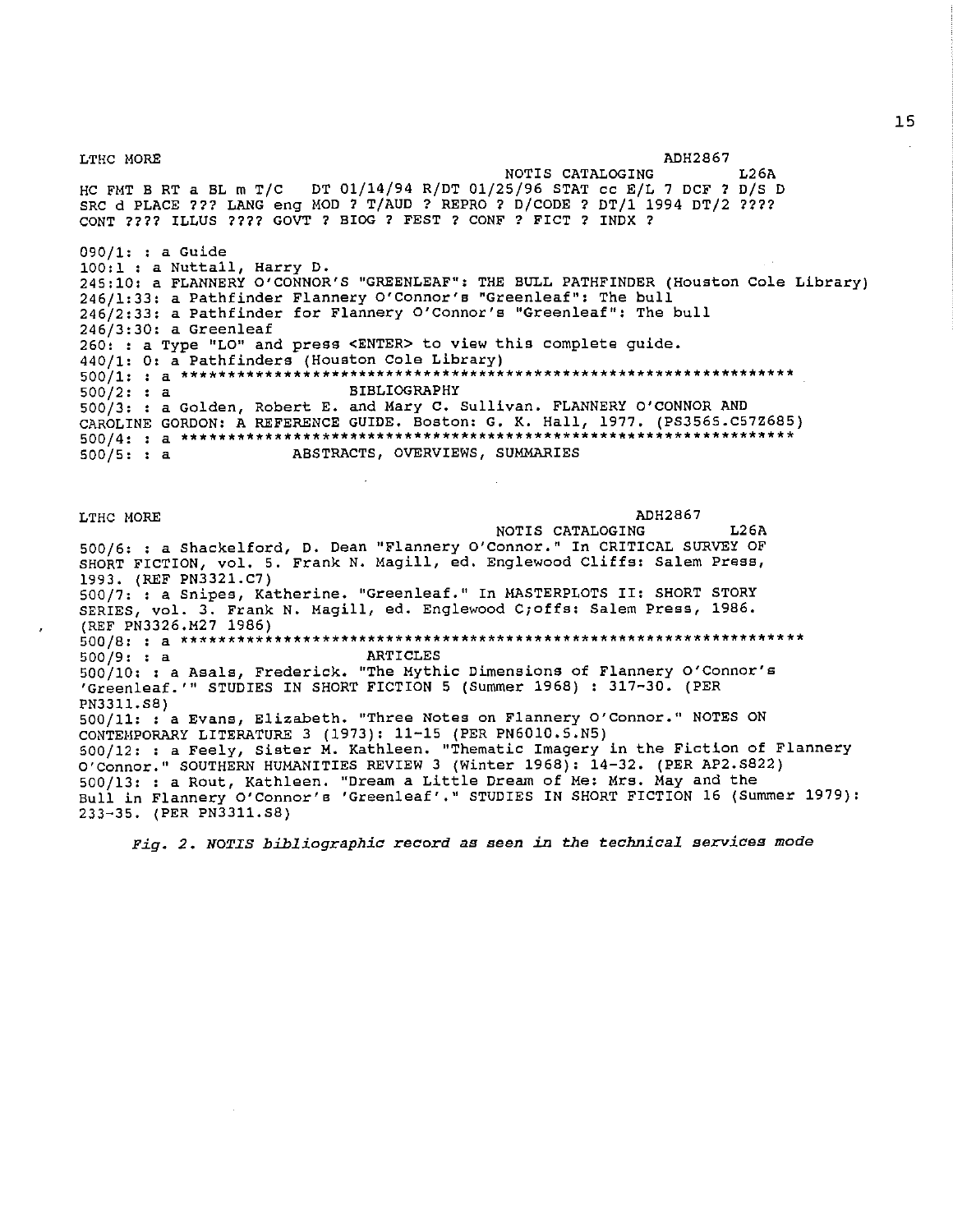help

LTHC MORE ADH2867 NOTIS CATALOGING L26A **500/14: : a\*\*\*\*\*\*\*\*\*\*\*\*\*\*\*\*\*\*\*\*\*\*\*\*\*\*\*\*\*\*\*\*\*\*\*\*\*\*\*\*\*\*\*\*\*\*\*\*\*\*\*\*\*\*\*\*\*\*\*\*\*\*\*\*\*\*\***   $500/15: : a$ 500/16: : a Desmond, John F. RISEN SONS: FLANNERY O'CONNOR'S VISION OF HISTORY. Athens, Ga.: The Univeristy of Georgia Press, 1987. (PS3565.C57Z643 1987) 500/17: : a Getz, Lorine M. NATURE AND GRACE IN FLANNERY O'CONNOR'S FICTION. New York: The Edwin Mellin Presa, 1982. (PS3565.C57Z678) 500/18: : a May, John R. THE PRUNING WORD. Notre Dame, Indiana: University of Notre Dame Press, 1976. (PS3565.C57Z78 1988) 500/19: : a McFarland, Dorothy Tuck. FLANNERY O'CONNOR. New York: Ungar, 1976. (PS3565.C57Z75) 500/20: : a Paulson, Suzanne Morrow. FLANNERY O'CONNOR: A STUDY OF THE SHORT FICTION. Boston: Twayne, 1988. (PS3565.C57Z83 1988) **500/21: a\*\*\*\*\*\*\*\*\*\*\*\*\*\*\*\*\*\*\*\*\*\*\*\*\*\*\*\*\*\*\*\*\*\*\*\*\*\*\*\*\*\*\*\*\*\*\*\*\*\*\*\*\*\*\*\*\*\*\*\*\*\*\*\*\*\***  500/22: : a USEFUL SUBJECT HEADINGS 500/23: a O'Connor, Flannery. 500/24: a O'Connor, Flannery -- Criticism and interpretation. 500/25: a Mythology in literature. 500/26: a Religion in literature.

LTHC DONE ADH2867 NOTIS CATALOGING L26A

500/27: : a Symbols in literature. **500/28: : a\*\*\*\*\*\*\*\*\*\*\*\*\*\*\*\*\*\*\*\*\*\*\*\*\*\*\*\*\*\*\*\*\*\*\*\*\*\*\*\*\*\*\*\*\*\*\*\*\*\*\*\*\*\*\*\*\*\*\*\*\*\*\*\*\*\*\***  500/29: : a NOTE: Pathfinders are brief, selected bibliographies for literary topics. They are designed to provide researchers with a quick start -up bibliography and are intended to be used with -- not instead of -- the **standard reference tools in the subject discipline.**  500/30: : a October 1990; rev. January 1994 (HDN) 600/1:10: a O'Connor, Flannery. **600/2:10: a 0 <sup>1</sup> Connor, Flannery x Criticism and interpretation.**  600/3:10: a O'Connor, Flannery. t Short stories. 630/4:00: a Greenleaf. 650/5: 0: a Mythology in literature. 650/6: 0: a My choice in literature. 650/7: 0: a Religion in literature. 650/8: 4: a PATHFINDERS.

*Fig. 2 Continued.*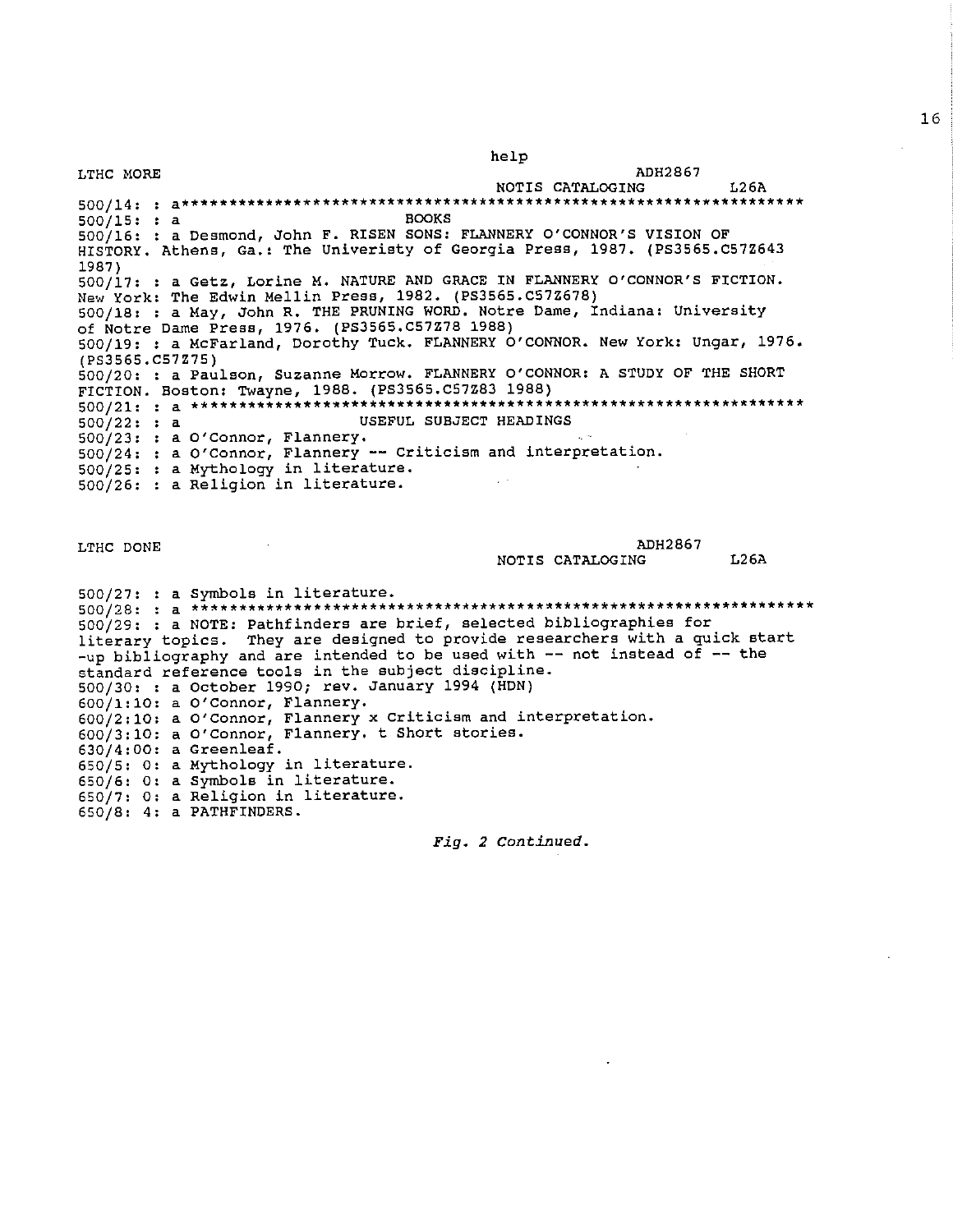| LTHC DONE                                                                                                                                          |                                 | <b>ADH2867</b>      |              |
|----------------------------------------------------------------------------------------------------------------------------------------------------|---------------------------------|---------------------|--------------|
|                                                                                                                                                    |                                 | NOTIS COPY HOLDINGS | L26A         |
| нс воок                                                                                                                                            |                                 |                     |              |
| Nuttall, Harry D.                                                                                                                                  |                                 |                     |              |
| FLANNERY O'CONNOR'S "GREENLEAF": THE BULL PATHFINDER (Houston Cole Library)<br>-- Type "LO" and press <enter> to view this complete guide.</enter> |                                 |                     |              |
| (Pathfinders (Houston Cole Library))                                                                                                               |                                 |                     |              |
| STATUS h DT 01/14/94 AD none                                                                                                                       |                                 |                     |              |
| NOTES                                                                                                                                              |                                 |                     |              |
| 001 1U CN a path b Guide                                                                                                                           |                                 |                     | d 01/14/94   |
| NOTES a LO                                                                                                                                         |                                 |                     |              |
| 002 OA CN                                                                                                                                          |                                 |                     | d 01/31/96   |
| <b>NOTES</b>                                                                                                                                       |                                 |                     |              |
| 003 OA CN                                                                                                                                          |                                 |                     | $d$ 01/31/96 |
| <b>NOTES</b>                                                                                                                                       |                                 |                     | d 01/31/96   |
| 004 OA CN                                                                                                                                          |                                 |                     |              |
| <b>NOTES</b>                                                                                                                                       |                                 |                     | d 01/31/96   |
| 005 OA CN<br><b>NOTES</b>                                                                                                                          | $\tau_{\rm e}$ , $\tau_{\rm e}$ |                     |              |
| 006 OA CN                                                                                                                                          |                                 |                     | d 01/31/96   |
| <b>NOTES</b>                                                                                                                                       |                                 |                     |              |
| 007 OA CN                                                                                                                                          |                                 |                     | d 01/31/96   |
| <b>NOTES</b>                                                                                                                                       |                                 |                     |              |
|                                                                                                                                                    |                                 |                     |              |

*Fig. 3. NOTIS copy holdings* record *showing locaJ.ly defined parameters* as set *up in the NOTIS tables* 

 $\sim$ 

 $\overline{\phantom{a}}$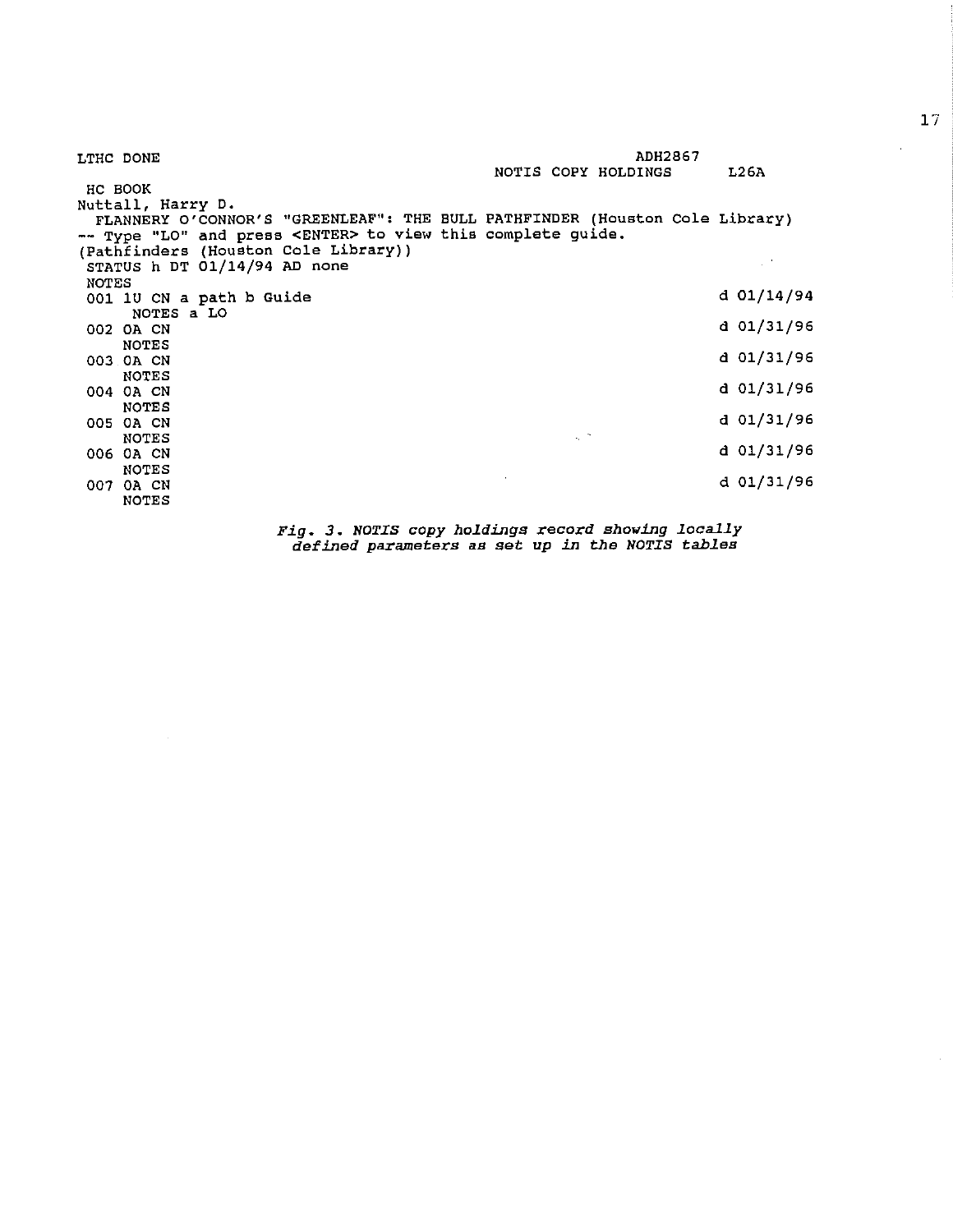| Search Request: A=Nuttall Harr                                                                  |                            |                                                                                                      |                                                                                         | Jacksonville State Univ.                                                       |            |
|-------------------------------------------------------------------------------------------------|----------------------------|------------------------------------------------------------------------------------------------------|-----------------------------------------------------------------------------------------|--------------------------------------------------------------------------------|------------|
| Author: Nuttall, Harry D.                                                                       |                            |                                                                                                      |                                                                                         |                                                                                |            |
| <b>Title:</b>                                                                                   | Cole Library)              |                                                                                                      |                                                                                         | FLANNERY O'CONNOR'S "GREENLEAF": THE BULL PATHFINDER (Houston                  |            |
| Published:                                                                                      |                            |                                                                                                      |                                                                                         | Type "LO' and press <enter> to view this complete guide.</enter>               |            |
| Subjects:                                                                                       | Greenleaf.<br>PATHFINDERS. | O'Connor, Flannery.<br>Mythology in literature.<br>Symbols in literature.<br>Religion in literature. | O'Connor, Flannery--Criticism and interpretation.<br>O'Connor, Flannery. Short stories. |                                                                                |            |
| STArt over              LONg view<br>HELp                       INDex<br>HELp<br>OTHer options  |                            |                                                                                                      | Alberta                                                                                 | <f8> FORward page<br/><f6> NEXt record<br/><f5> PREvious record</f5></f6></f8> |            |
| NEXT COMMAND:                                                                                   |                            |                                                                                                      |                                                                                         |                                                                                |            |
| Search Request: A=Nuttall Harr<br>BOOK - Record 7 of 14 Entries Found                           |                            |                                                                                                      |                                                                                         | Jacksonville State Univ.                                                       | Brief View |
|                                                                                                 |                            |                                                                                                      |                                                                                         | Title: FLANNERY O'CONNOR'S "GREENLEAF": THE BULL PATHFINDER                    |            |
| LOCATION: CALL NUMBER<br>HELP RECORD ONLY Guide<br>This is a guide to materials on this subject |                            |                                                                                                      |                                                                                         | STATUS<br>Circ. info not available                                             |            |
|                                                                                                 |                            |                                                                                                      |                                                                                         | $\pm$ 1 Decay $\Delta$ of $\Delta$                                             |            |

-------------------------------------------------- **STArt over**  LONg view <sup>+</sup>Page 2 of 2 -------------- <F8> FORward page HELp INDex OTHer options <F7> BACk page <F6> NEXt record **<FS> PREvioua record** 

NEXT COMMAND:

*Fig. 4. NOTIS OPAC brief screen display for* an *alternative model pathfinder* 

 $\mathbb{Z}^2$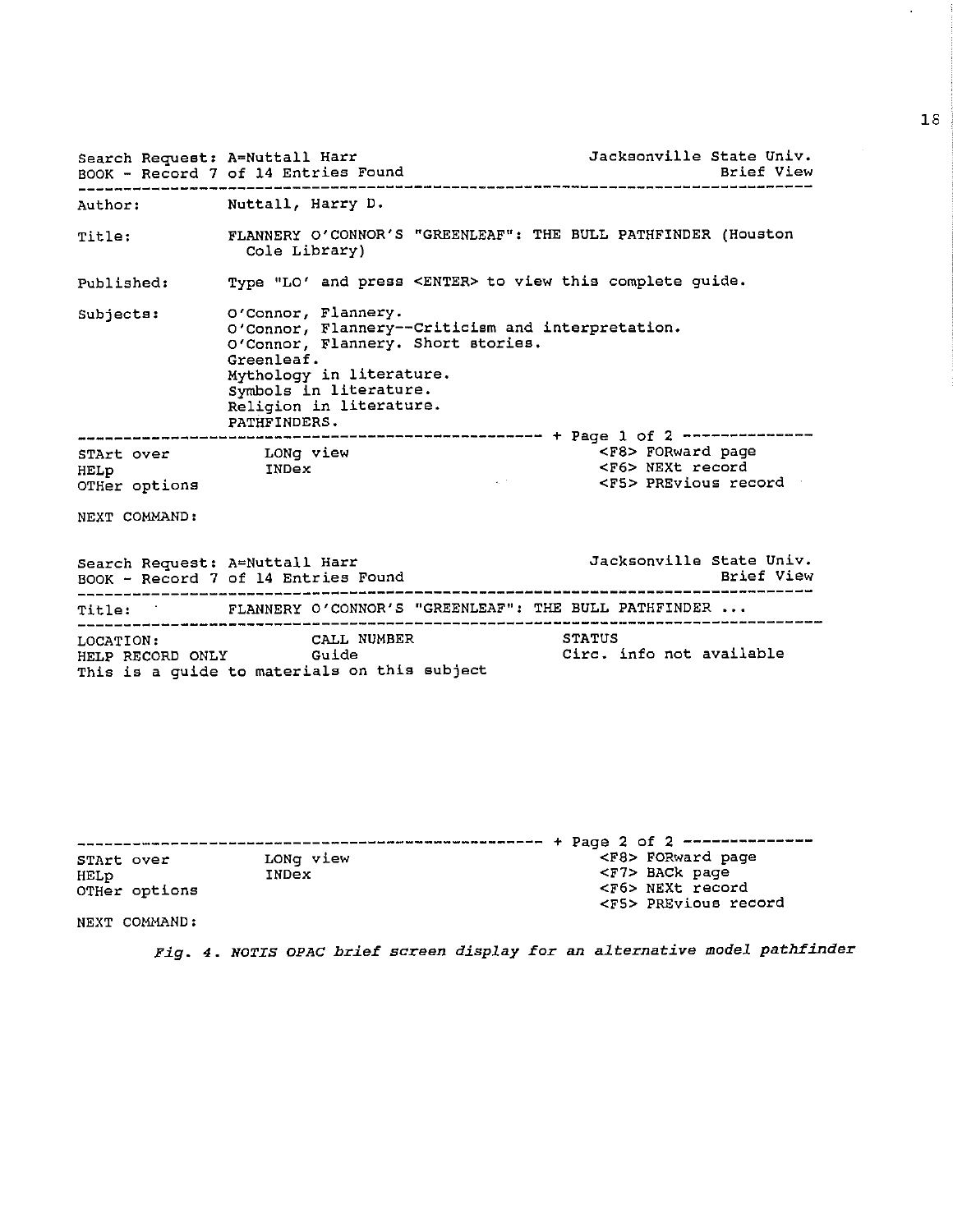|               |               | Search Request: A=Nuttall Harr<br>BOOK - Record 7 of 14 Entries Found                                                                                                    | Jacksonville State Univ.<br>Long View                                                                                                                       |
|---------------|---------------|--------------------------------------------------------------------------------------------------------------------------------------------------------------------------|-------------------------------------------------------------------------------------------------------------------------------------------------------------|
| Author:       |               | Nuttall, Harry D.                                                                                                                                                        |                                                                                                                                                             |
| Title:        |               | Cole Library)                                                                                                                                                            | FLANNERY O'CONNOR'S "GREENLEAF": THE BULL PATHFINDER (Houston                                                                                               |
| Published:    |               |                                                                                                                                                                          | Type "LO' and press <enter> to view this complete guide.</enter>                                                                                            |
| Subjects:     |               | O'Connor, Flannery.<br>O'Connor, Flannery. Short stories.<br>Greenleaf.<br>Mythology in literature.<br>Symbols in literature.<br>Religion in literature.<br>PATHFINDERS. | O'Connor, Flannery--Criticism and interpretation.                                                                                                           |
|               |               |                                                                                                                                                                          |                                                                                                                                                             |
| STArt over    |               | LONg view                                                                                                                                                                | <f8> FORward page</f8>                                                                                                                                      |
| HELp          |               | INDex                                                                                                                                                                    | FESS NEXT record<br>FESS PREvious record                                                                                                                    |
|               | OTHer options |                                                                                                                                                                          |                                                                                                                                                             |
| NEXT COMMAND: |               |                                                                                                                                                                          |                                                                                                                                                             |
|               |               | Search Request: A=Nuttall Harr<br>BOOK - Record 7 of 14 Entries Found<br>_________________________________                                                               | Jacksonville State Univ.<br>Long View                                                                                                                       |
| Title:        |               |                                                                                                                                                                          | FLANNERY O'CONNOR'S "GREENLEAF": THE BULL PATHFINDER                                                                                                        |
|               |               | Greenleaf                                                                                                                                                                | Other titles: Pathfinder Flannery O'Connor's "Greenleaf": The bull<br>Pathfinder for Flannery O'Connor's "Greenleaf": The bull                              |
| Notes:        |               |                                                                                                                                                                          |                                                                                                                                                             |
|               |               | 1977. (PS3565.C57Z685)                                                                                                                                                   | <b>BIBLIOGRAPHY</b><br>Golden, Robert E. and Mary C. Sullivan. FLANNERY O'CONNOR AND<br>CAROLINE GORDON: A REFERENCE GUIDE. Boston: G. K. Hall,             |
|               |               |                                                                                                                                                                          | ABSTRACTS, OVERVIEWS, SUMMARIES<br>Shackelford, D. Dean "Flannery O'Connor." In CRITICAL SURVEY<br>OF SHORT FICTION, vol. 5. Frank N. Magill, ed. Englewood |
|               | STArt over    | LONg view<br>INDex                                                                                                                                                       | <f8> FORward page<br/><f7> BACk page</f7></f8>                                                                                                              |
| HELP          | OTHer options |                                                                                                                                                                          | <f6> NEXt record<br/><f5> Previous record</f5></f6>                                                                                                         |

NEXT COMMAND:

*Fig.5. NOTIS OPAC long screen display for* an *alternative model pathfinder*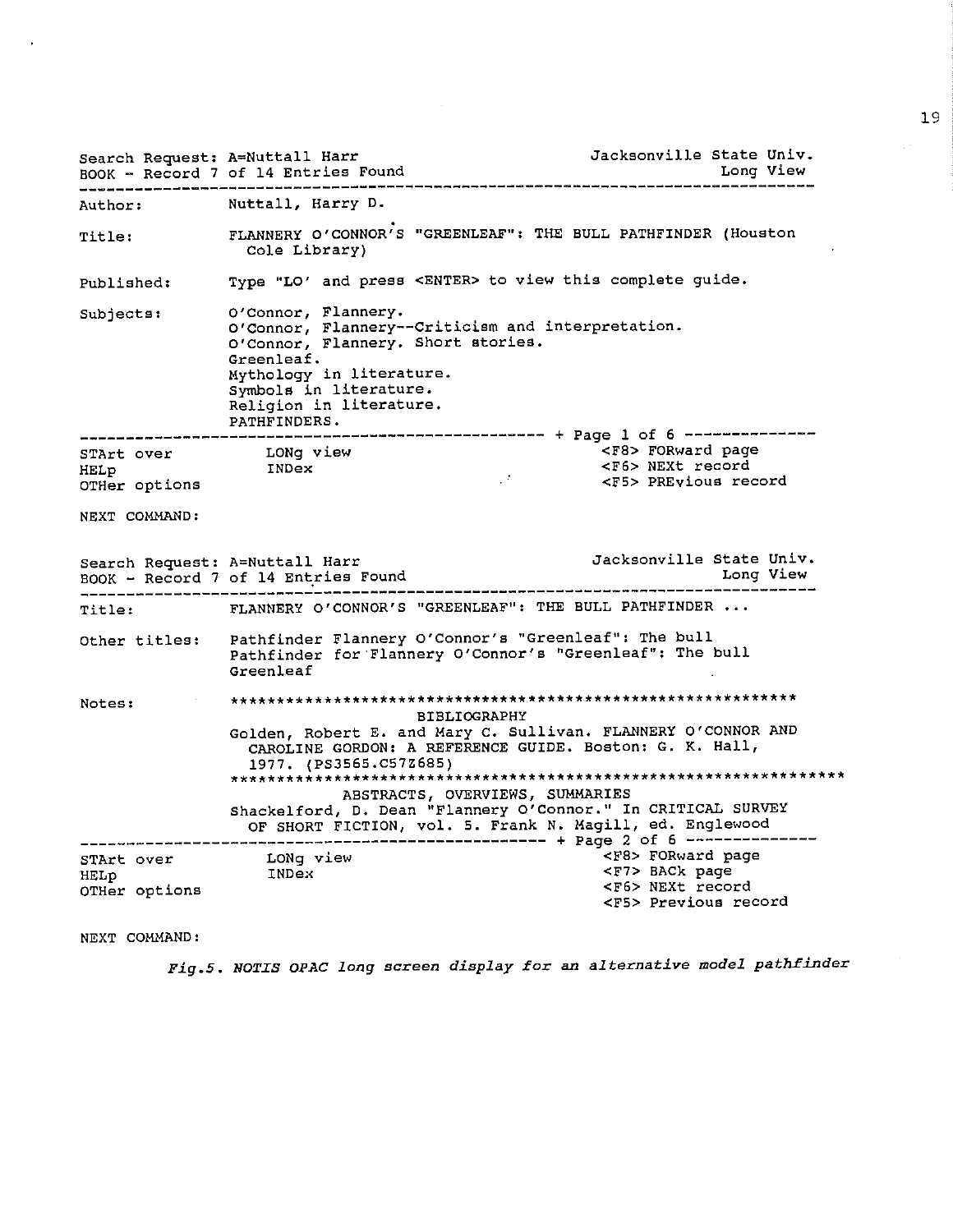|                       |                                 | Search Request: A=Nuttall Harr<br>BOOK - Record 7 of 14 Entries Found | Jacksonville State Univ.                                                                                                                                                                                                                                                                                                                                                                                                              |  |
|-----------------------|---------------------------------|-----------------------------------------------------------------------|---------------------------------------------------------------------------------------------------------------------------------------------------------------------------------------------------------------------------------------------------------------------------------------------------------------------------------------------------------------------------------------------------------------------------------------|--|
| Title:                |                                 |                                                                       | FLANNERY O'CONNOR'S "GREENLEAF": THE BULL PATHFINDER                                                                                                                                                                                                                                                                                                                                                                                  |  |
| Notes:                |                                 |                                                                       | Cliffs: Salem Press, 1993. (REF PN3321.C7)<br>Snipes, Katherine. "Greenleaf." In MASTERPLOTS II: SHORT STORY<br>SERIES, vol. 3. Frank N. Magill, ed. Englewood C;offs: Salem<br>Press, 1986. (REF PN3326.M27 1986)                                                                                                                                                                                                                    |  |
|                       |                                 |                                                                       | <b>ARTICLES</b><br>Asals, Frederick. "The Mythic Dimensions of Flannery<br>O'Connor's 'Greenleaf.'" STUDIES IN SHORT FICTION 5 (Summer<br>1968): 317-30. (PER PN3311.S8)<br>Evans, Elizabeth. "Three Notes on Flannery O'Connor." NOTES ON<br>CONTEMPORARY LITERATURE 3 (1973): 11-15 (PER PN6010.5.N5)<br>Feely, Sister M. Kathleen. "Thematic Imagery in the Fiction of<br>Flannery O'Connor." SOUTHERN HUMANITIES REVIEW 3 (Winter |  |
| HELp                  | in Territorium<br>OTHer options | STArt over LONg view<br>INDex                                         | <f8> FORward page<br/><f7> BACk page<br/><f6> NEXt record<br/><math display="inline">\sim 10^{-10}</math> km s <math display="inline">^{-1}</math><br/><f5> Previous record</f5></f6></f7></f8>                                                                                                                                                                                                                                       |  |
| NEXT COMMAND:         |                                 |                                                                       |                                                                                                                                                                                                                                                                                                                                                                                                                                       |  |
|                       |                                 |                                                                       | Jacksonville State Univ.<br>Long View                                                                                                                                                                                                                                                                                                                                                                                                 |  |
| <b>Title:</b>         |                                 |                                                                       | FLANNERY O'CONNOR'S "GREENLEAF": THE BULL PATHFINDER                                                                                                                                                                                                                                                                                                                                                                                  |  |
| Notes:                |                                 | 1968): 14-32. (PER AP2.S822)                                          | Rout, Kathleen. "Dream a Little Dream of Me: Mrs. May and the<br>Bull in Flannery O'Connor's 'Greenleaf'." STUDIES IN SHORT<br>FICTION 16 (Summer 1979): 233-35. (PER PN3311.S8)<br><b>BOOKS</b><br>Desmond, John F. RISEN SONS: FLANNERY O'CONNOR'S VISION OF<br>HISTORY. Athens, Ga.: The Univeristy of Georgia Press,                                                                                                              |  |
|                       |                                 | 1987. (PS3565.C57Z643 1987)<br>(PS3565.C57Z678)                       | Getz, Lorine M. NATURE AND GRACE IN FLANNERY O'CONNOR'S<br>FICTION. New York: The Edwin Mellin Press, 1982.<br>May, John R. THE PRUNING WORD. Notre Dame, Indiana: University                                                                                                                                                                                                                                                         |  |
| HELp<br>OTHer options | STArt over                      | LONg view<br>Tur<br>INDex                                             | <f8> FORward page<br/><f7> BACk page<br/><f6> NEXt record<br/><f5> Previous record</f5></f6></f7></f8>                                                                                                                                                                                                                                                                                                                                |  |

NEXT COMMAND:

*Fig,5, Continued*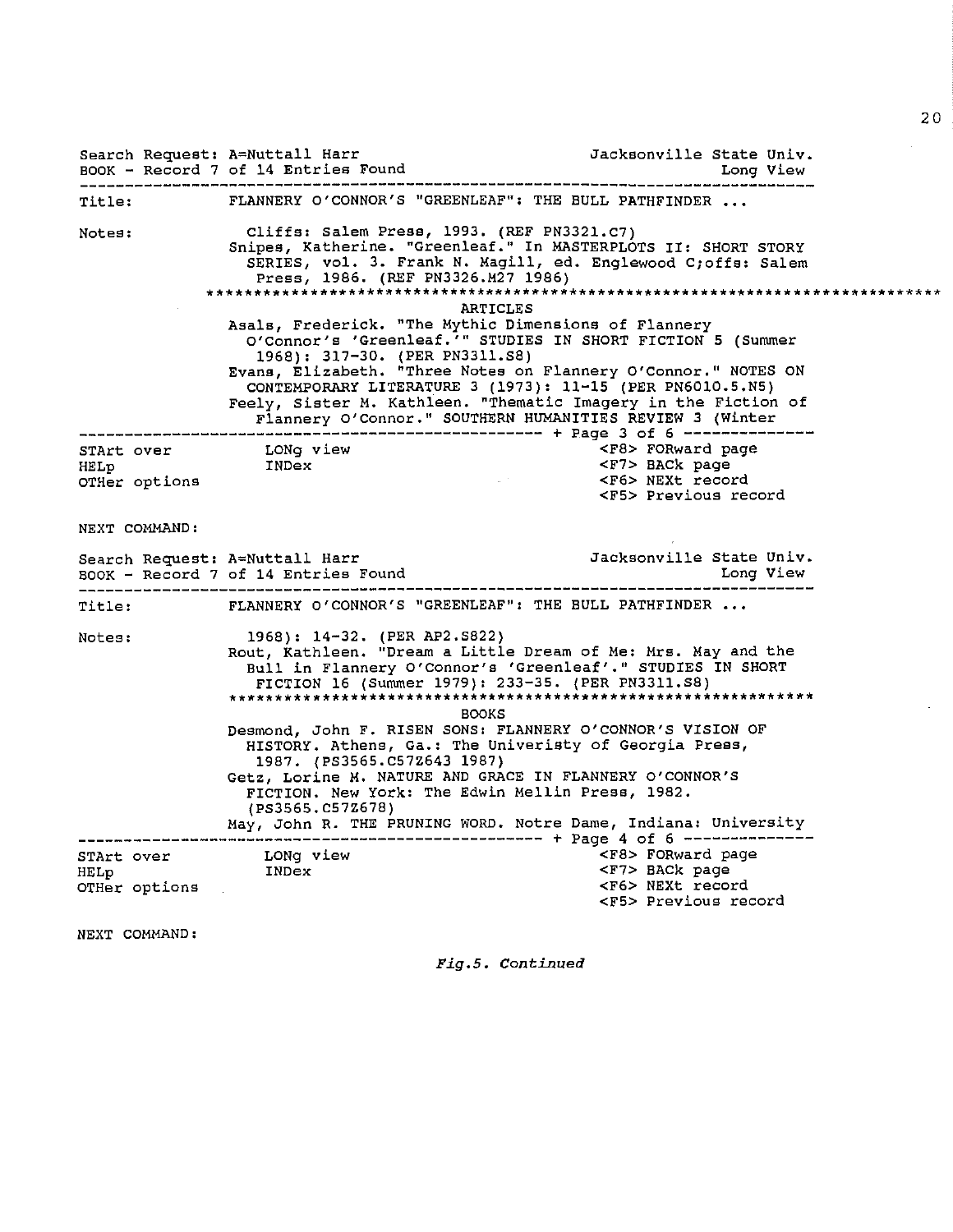Search Request: A=Nuttall Harr **Jacksonville State Univ.** BOOK - Record 7 of 14 Entries Found Long View ------------------------------------------------------------------------------- Title: **Notes:**  FLANNERY O'CONNOR'S "GREENLEAF": THE BULL PATHFINDER of Notre Dame Press, 1976. (PS4565.C57Z83 1988) McFarland, Dorothy Tuck. FLANNERY O'CONNOR. New York: Ungar, 1976. (PS3565.C57Z75) Paulson, Suzanne Morrow. FLANNERY O'CONNOR: A STUDY OF THE SHORT FICTION. Boston: Twayne, 1988. (PS3565.C57Z83 1988) \*\*\*\*\*\*\*\*\*\*\*\*\*\*\*\*\*\*\*\*\*\*\*\*\*\*\*\*\*\*\*\*\*\*\*\*\*\*\*\*\*\*\*\*\*\*\*\*\*\*\*\*\*\*\*\*\*\*\*\*\*\*\*\*\*\* USEFUL SUBJECT HEADINGS **O'Connor, Flannery. O'Connor, Flannery -- Criticism and interpretation.**  Mythology in literature. Religion in literature. Symbols in literature. \*\*\*\*\*\*\*\*\*\*\*\*\*\*\*\*\*\*\*\*\*\*\*\*\*\*\*\*\*\*\*\*\*\*\*\*\*\*\*\*\*\*\*\*\*\*\*\*\*\*\*\*\*\*\*\*\*\*\*\*\*\*\*\*\*\*\* -------------------------------------------------- <sup>+</sup>Page 5 of 6 -------------- <F8> FORward page HELp **OTHer options**  NEXT COMMAND: LONg view<br>INDex INDEX STREET SACK page<br>Index Street Sections <F6> NEXt record **<FS> Previous record**  Search Request: A=Nuttall Harr<br>BOOK - Record 7 of 14 Entries Found<br>Long View BOOK - Record 7 of 14 Entries Found<br>Long View Long View Long View ------------------------------------------------------------------------------- Title: FLANNERY O'CONNOR'S "GREENLEAF": THE BULL PATHFINDER ... **Notes: Series:**  NOTE: Pathfinders are brief, selected bibliographies for **literary topics. They are designed to provide researchers**  with a quick start-up bibliography and are intended to be **used with -- not instead of -- the standard reference tools**  in the subject discipline. October 1990; rev. January 1994 (HDN) Pathfinders (Houston Cole Library) -------------------------------------------------- <sup>+</sup>Page 6 of 6 -------------- STArt over **LONG** view **Example 2008** STArt over HELp **OTHer options**  NEXT COMMAND: LONg view <F7> BACk page <F6> NEXt record **<FS> Previous record** 

 $Fia.5.$  Continued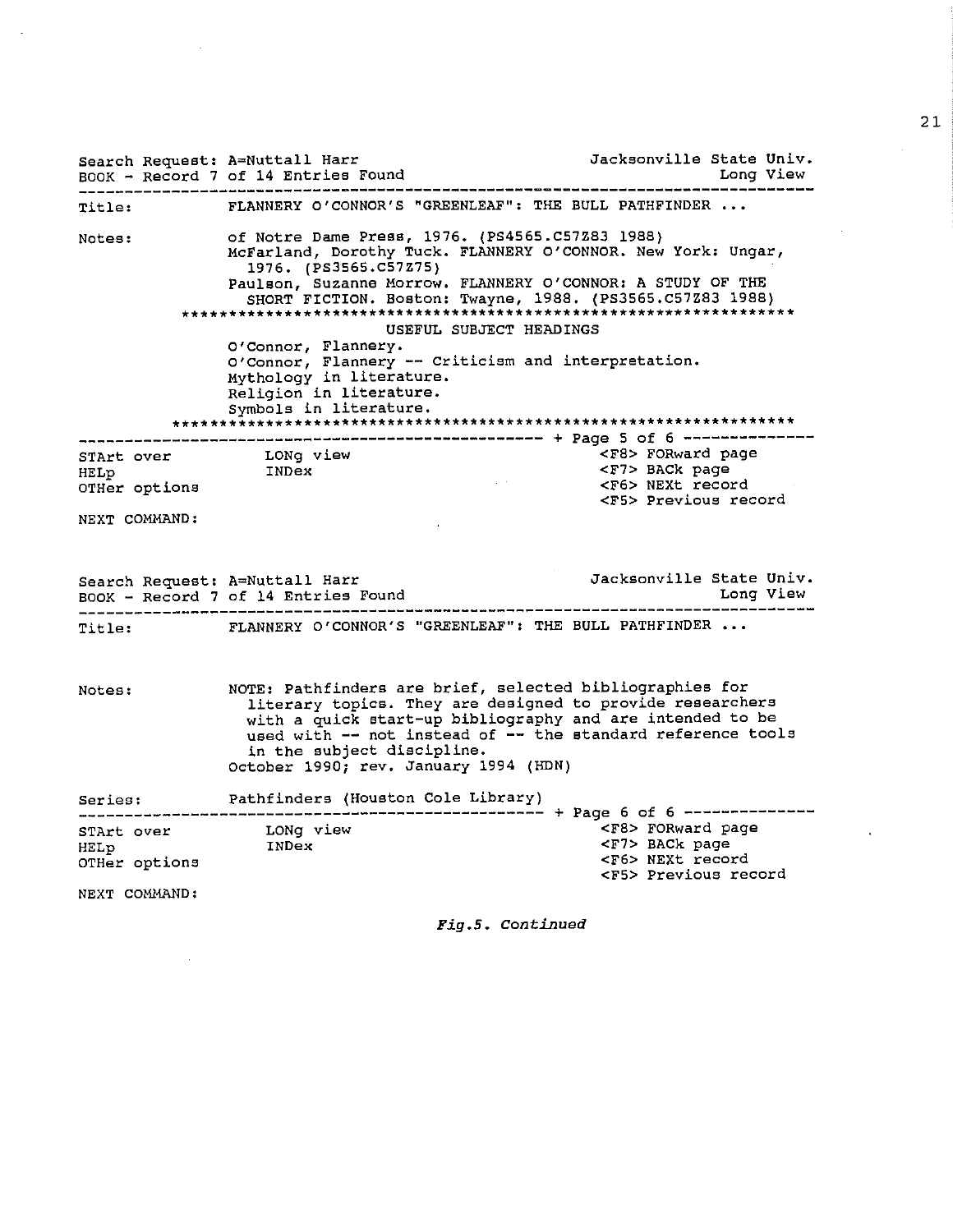### **A PATHFINDER FOR BASEBALL**

**The purpose of this pathfinder is to introduce some of the resources**  available in Houston Cole Library on BASEBALL, Various types of library **materials useful in research are described along with some examples of**  each type. This pathfinder is NOT a comprehensive listing of sources, but is intended to be a starting point from which patrons can begin their research according to their specific needs.

- **BASIC INTRODUCTION OR OVERVIEW MATERIAL** can be found in (REF GV863.AlJ36) *The Bill James Historical Baseball Abstracts,*  (REF GV863,O43) *Nelson's 20th Century Encyclopedia of Baseball,* (REF GV877.B27) *The Baseball Encyclopedia.*
- **SUBJECT HEADINGS** can be identified by using the *Library of Congress Subject Headings* located at the Information Desk on each floor of the Library.
- **BOOKS** on BASEBALL can be located in the Online Public Access Catalog (LUIS) by entering S=(type in your subject heading here). Suggested subject headings for this topic are: Baseball, Base Running (Baseball), Indoor Baseball, Batting (Baseball), catchers (Baseball), Catching (Baseball), Fielding (Baseball), Pitchers (Baseball), Pitching (Baseball), World Series (Baseball) . Related headings include: Ball Games, College Sports, Sports.
- BROWSE Library of Congress call numbers: GV862-GV881 on the 5th floor. Dewey Decimal call numbers: 613's and 790's

**REFERENCE TOOLS:** 

BIBLIOGRAPHIES -- list of books, periodical articles, and/or other materials by subject or author.

(REF GV867.G76x) *Guide to Baseball Literature.* 

(REF GV875 .L6S55x) *The Dodgers Bibliography.* 

ALMANACS OR STATISTICAL SOURCES -- provide miscellaneous bits of facts and data.

(REF GV567.M46) *The Encyclopedia of Sports.*  (REF GV875.AlT47) *All-time Rosters of Major League Baseball Clubs.* 

Fig. 6. Example in print format of a standard model pathfinder for baseball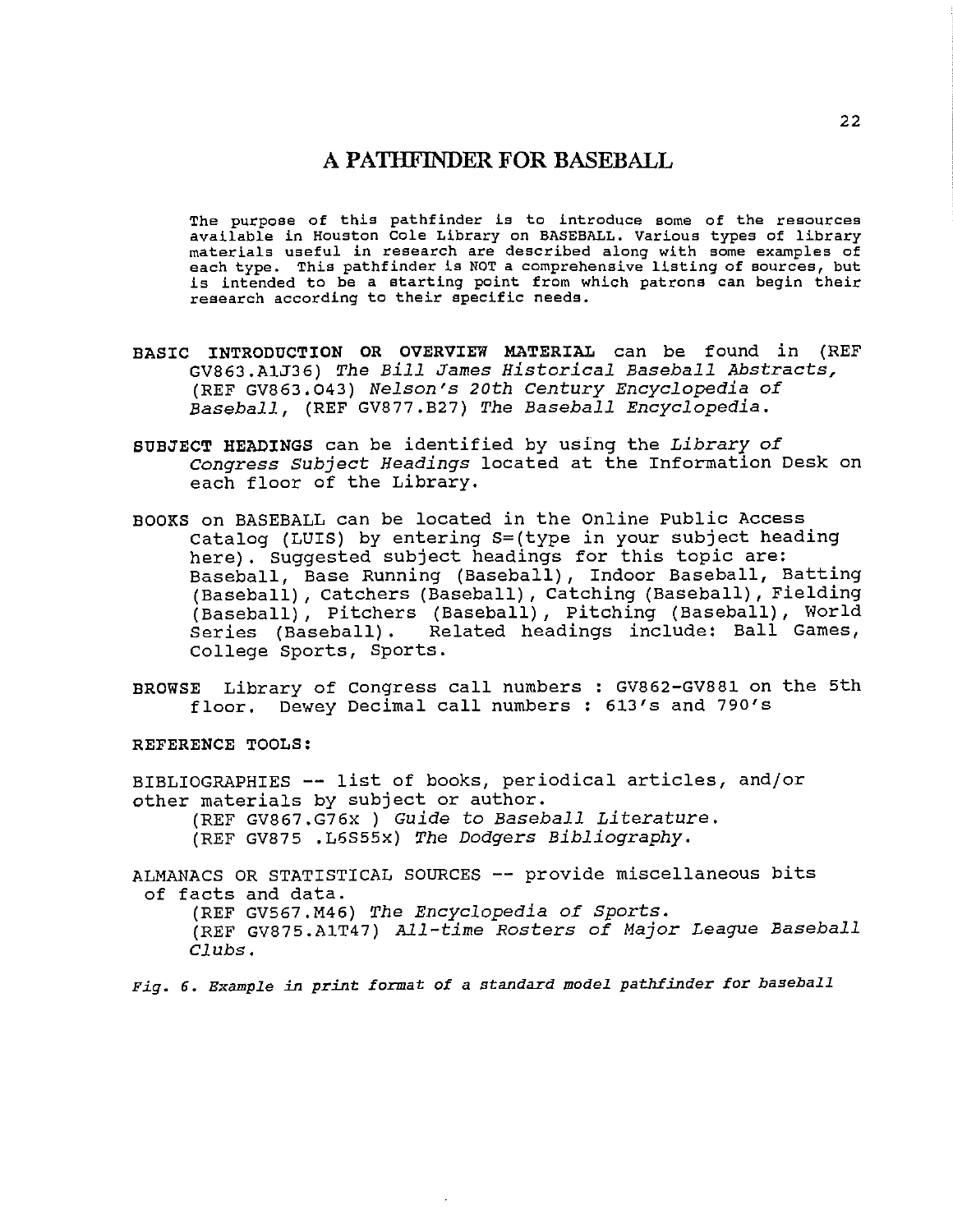HANDBOOKS AND MANUALS --cover broad subjects in a brief, concise manner and may include odd bits of information about a variety of topics (They may also be referred to as a compendium)

(GV867.K6) *AJ.l about Baseball.* 

(GV867.3.T65x) *The Baseball Research Handbook*  (GV867.W35) *The Fine Art of Baseball* 

GOVERNMENT PUBLICATIONS -- are primarily annual reports, studies, and statistics from the various departments and agencies of the government. They are cataloged and shelved like other books and microforms. (There is no separate collection of government publications in this library.

INDEXES AND/OR ABSTRACTS -- used to locate JOURNAL ARTICLES and other papers on BASEBALL.

*Education Index* (5th Floor Index Table) Current *Index to Journals in Education* (5th Floor Index Table) *ERIC* (CD-ROM Index on 5th floor) *INFOTRAC* (CD-ROM Index located on 2nd and 4th floors - contains *MAGAZINE INDEX, BUSINESS INDEX,* and *NATIONAL NE'NSPAPER INDEX. READER'S GUIDE TO PERIODICAL LITERATURE* (2nd Floor Index Table)

### **JOURNALS:**

JOURNALS held by the library can be identified by consulting the Online catalog (LUIS) by searching under the journal name (T=type in name of journal here). To determine which volumes the library owns type in HO and press enter. some suggested journals are:

(Periodicals GV706.4.J68) *Journal of Sport Psychology*  (Periodicals GV201.R4) *Research Quarterly for Exercise and Sport*  (Periodicals GV561.S733) *Sports Illustrated.*  (Periodicals GV561.S37) *Scholastic Coach* 

Articles are located using indexes. You may also want to scan recent issues that may not as yet be indexed.

**ONLINE DATABASE SEARCHING** and **INTERLIBRARY LOAN** services are available to graduate students and faculty. Please ask a librarian about these services.

*Fig. 6. Conrinued.*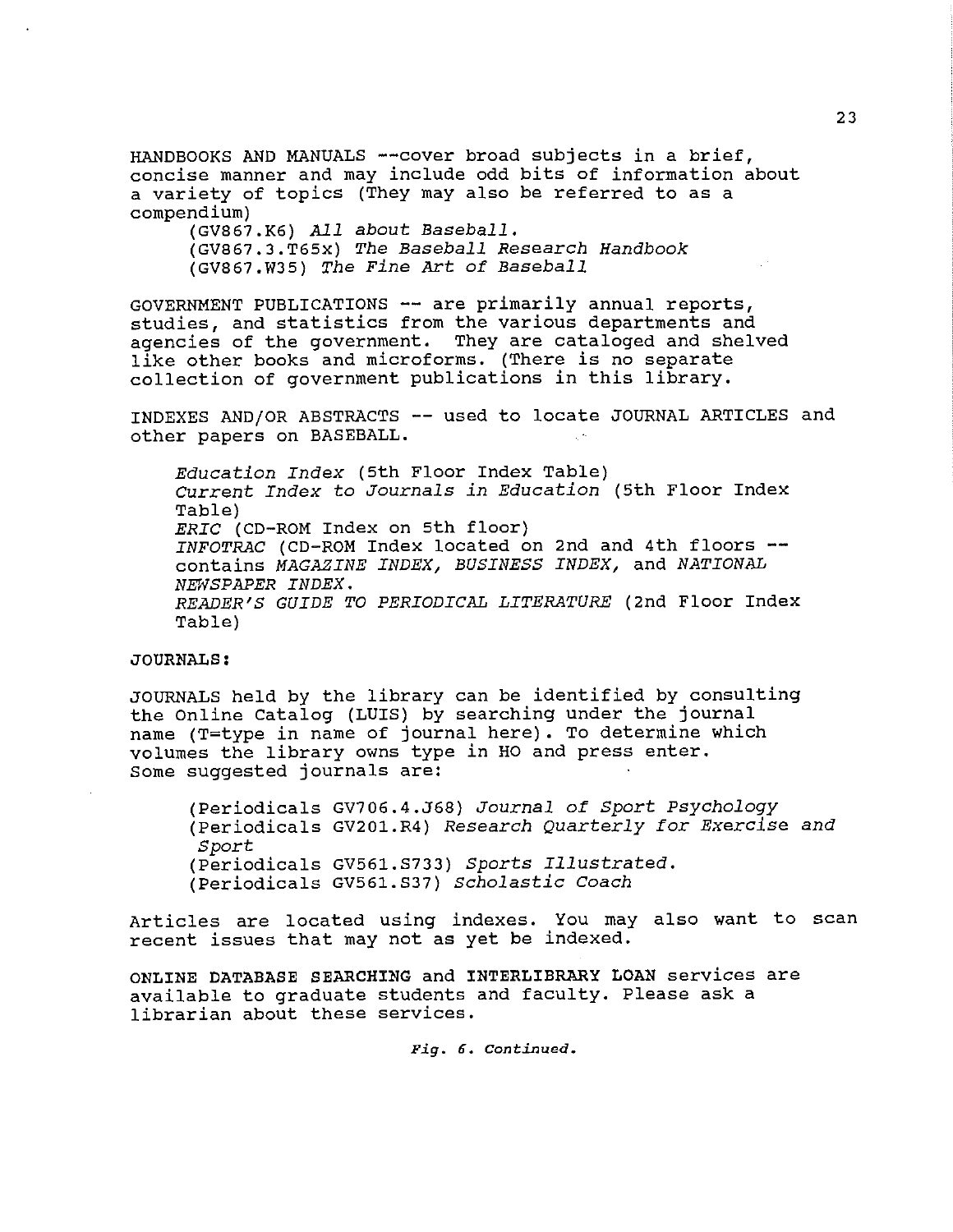|                                                                                                                                                                                                                                                                                                                                                                                                                                                                                                                                                                             | Search Request: K=PATHFINDER AND BASEBALL<br>Book - Record 1 of 1 Entry Found                                                                                                                                                                    | JSU Library Catalog<br>Long View |  |  |  |
|-----------------------------------------------------------------------------------------------------------------------------------------------------------------------------------------------------------------------------------------------------------------------------------------------------------------------------------------------------------------------------------------------------------------------------------------------------------------------------------------------------------------------------------------------------------------------------|--------------------------------------------------------------------------------------------------------------------------------------------------------------------------------------------------------------------------------------------------|----------------------------------|--|--|--|
| Author: The Manufacturer                                                                                                                                                                                                                                                                                                                                                                                                                                                                                                                                                    | Humphrey, Thomas.                                                                                                                                                                                                                                |                                  |  |  |  |
| <b>Title:</b>                                                                                                                                                                                                                                                                                                                                                                                                                                                                                                                                                               | BASEBALL PATHFINDER (Houston Cole Library)                                                                                                                                                                                                       |                                  |  |  |  |
| Published:                                                                                                                                                                                                                                                                                                                                                                                                                                                                                                                                                                  | Type "LO" and press <enter> to view this complete guide.</enter>                                                                                                                                                                                 |                                  |  |  |  |
| Subjects:                                                                                                                                                                                                                                                                                                                                                                                                                                                                                                                                                                   | Baseball.<br>PATHFINDERS.                                                                                                                                                                                                                        |                                  |  |  |  |
|                                                                                                                                                                                                                                                                                                                                                                                                                                                                                                                                                                             | Other titles: Pathfinder Baseball.                                                                                                                                                                                                               |                                  |  |  |  |
| Notes:                                                                                                                                                                                                                                                                                                                                                                                                                                                                                                                                                                      | The purpose of this pathfinder is to introduce some of the<br>resources available in Houston Cole Library on BASEBALL.<br>The various types of library materials useful in research<br>are described along with some examples of each type. This |                                  |  |  |  |
| HELP<br>OTHer options MARK                                                                                                                                                                                                                                                                                                                                                                                                                                                                                                                                                  | <f8> FORward page<br/>STArt over BRIef view<br/><f6> NEXt record<br/>INDex</f6></f8>                                                                                                                                                             |                                  |  |  |  |
| NEXT COMMAND:                                                                                                                                                                                                                                                                                                                                                                                                                                                                                                                                                               |                                                                                                                                                                                                                                                  |                                  |  |  |  |
|                                                                                                                                                                                                                                                                                                                                                                                                                                                                                                                                                                             | Search Request K=PATHFINDER AND BASEBALL<br>BOOK - Record 1 of 1 Entry Found                                                                                                                                                                     | Long View                        |  |  |  |
| Title: Title:                                                                                                                                                                                                                                                                                                                                                                                                                                                                                                                                                               | BASEBALL PATHFINDER (Houston Cole Library                                                                                                                                                                                                        |                                  |  |  |  |
| pathfinder is NOT a comprehensive listing of sources, but is<br>Notes:<br>intended to be a starting point from which patrons can begin<br>their research according to their specific needs.<br>BASIC INTRODUCTION OR OVERVIEW MATERIAL can be found in<br>REF GV863.AlJ36 : The Bill James Historical Baseball<br>Abstracts.<br>REF GV863.043 : Nelson's 20th Century Encyclopedia of<br>Baseball<br>REF GV877.B27 The Baseball Encyclopedia.<br>SUBJECT HEADINGS can be identified by using the Library of<br>Congress Subject Headings located at the Information Desk on |                                                                                                                                                                                                                                                  |                                  |  |  |  |
| <f8> FORward page<br/>STArt over BRIef view<br/>HELp 1NDex<br/><f7> BACk page<br/><f6> NEXt record<br/>OTHer options MARk</f6></f7></f8>                                                                                                                                                                                                                                                                                                                                                                                                                                    |                                                                                                                                                                                                                                                  |                                  |  |  |  |

NEXT COMMAND:

 $\hat{\mathbf{r}}$ 

*Fig. 7. NOTIS OPAC long screen display of a standard model pathfinder*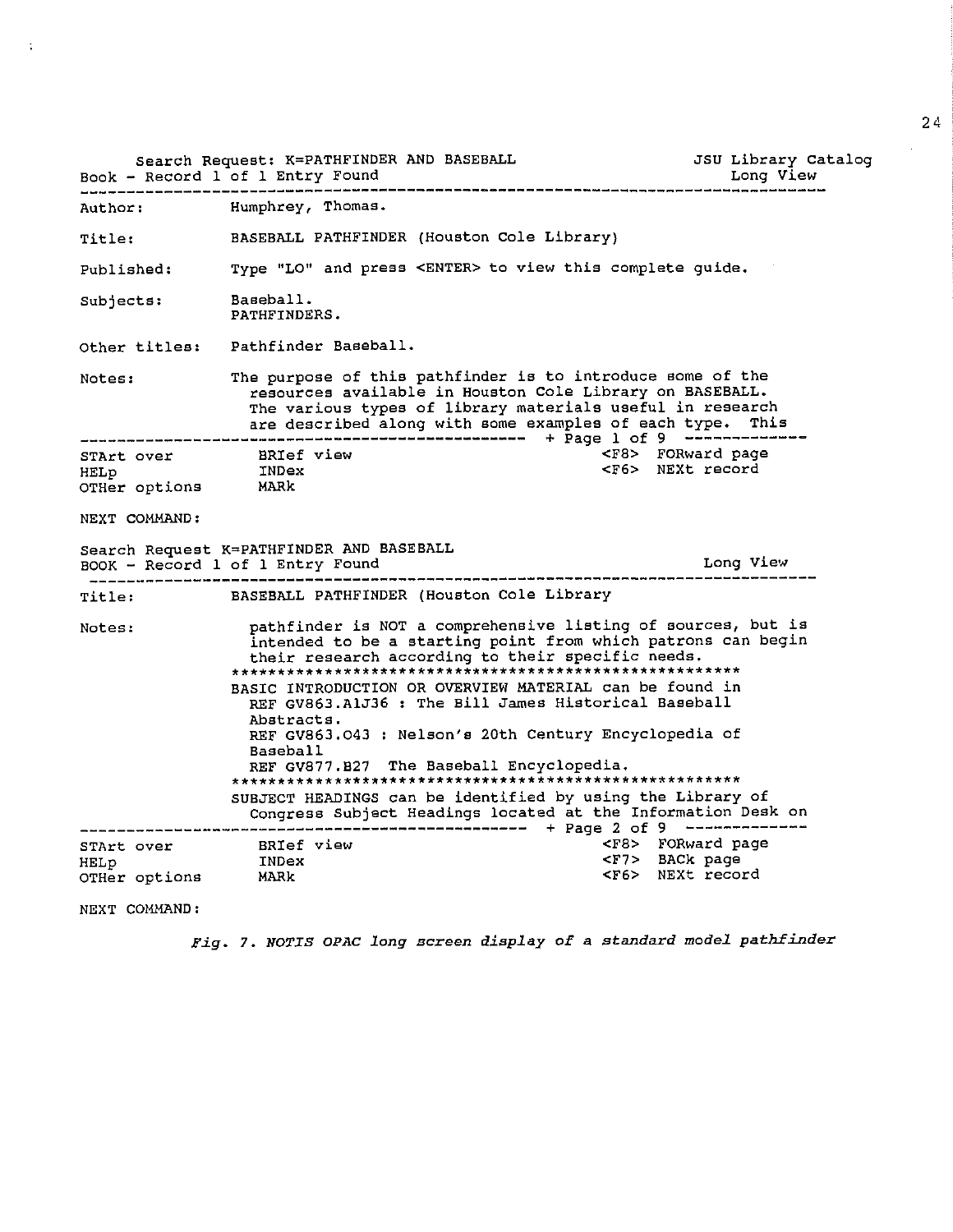|                                  | Search Request: K=PATHFINDER AND BASEBALL<br>BOOK - Record 1 of 1 Entry Found                                                                                                                                                                                                                                                                 | JSU Library Catalog<br>Long View                             |
|----------------------------------|-----------------------------------------------------------------------------------------------------------------------------------------------------------------------------------------------------------------------------------------------------------------------------------------------------------------------------------------------|--------------------------------------------------------------|
| <b>Title:</b>                    | BASEBALL PATHFINDER (Houston Cole Library                                                                                                                                                                                                                                                                                                     |                                                              |
| Notes:                           | each floor.<br>Books on BASEBALL can be located in the Online Public Access<br>here). Suggested subject headings for this topic are<br><b>Baseball</b><br>Base Running (Baseball)<br>Indoor Baseball<br>Batting (Baseball)<br>Catchers (Baseball)<br>Catching (Baseball)<br>Fielding (Baseball)<br>Pitchers (Baseball)<br>Pitching (Baseball) | Catalog (LUIS) by entering S=(type in your subject heading   |
| STArt over                       | BRIef view                                                                                                                                                                                                                                                                                                                                    | <f8> FORward page</f8>                                       |
| HELP INDex<br>OTHer options MARk |                                                                                                                                                                                                                                                                                                                                               | <f7> BACk page<br/><f6> NEXt record</f6></f7>                |
|                                  |                                                                                                                                                                                                                                                                                                                                               |                                                              |
| NEXT COMMAND:                    |                                                                                                                                                                                                                                                                                                                                               |                                                              |
|                                  | Search Request: K=PATHFINDER AND BASEBALL<br>BOOK - Record 1 of 1 Entry Found                                                                                                                                                                                                                                                                 | JSU Library Catalog<br>Long View                             |
| ------------------<br>Title:     | BASEBALL PATHFINDER (Houston Cole Library                                                                                                                                                                                                                                                                                                     |                                                              |
| Notes:                           | World Series (Baseball)<br>Related headings include<br>Ball Games<br>College Sports<br>Sports<br>To browse the bookstacks use<br>Library of Congress call numbers : GV862-GV881 on the 5th<br>floor.<br>Dewey Decimal call numbers: 613's and 790's<br>$------REFFERENCE TOOLS$ --------                                                      |                                                              |
|                                  |                                                                                                                                                                                                                                                                                                                                               | BIBLIOGRAPHIES -- list of books, periodical articles, and/or |
| STArt over                       | BRIef view                                                                                                                                                                                                                                                                                                                                    | <f8> FORward page</f8>                                       |
| HELp                             | INDex                                                                                                                                                                                                                                                                                                                                         | <f7> BACk page</f7>                                          |
| OTHer options MARk               |                                                                                                                                                                                                                                                                                                                                               | <f6> NEXt record</f6>                                        |
| NEXT COMMAND:                    |                                                                                                                                                                                                                                                                                                                                               |                                                              |

 $\bullet$ 

 $\sim$ 

*Fig.* 7. *Continued.* 

 $\hat{\boldsymbol{\alpha}}$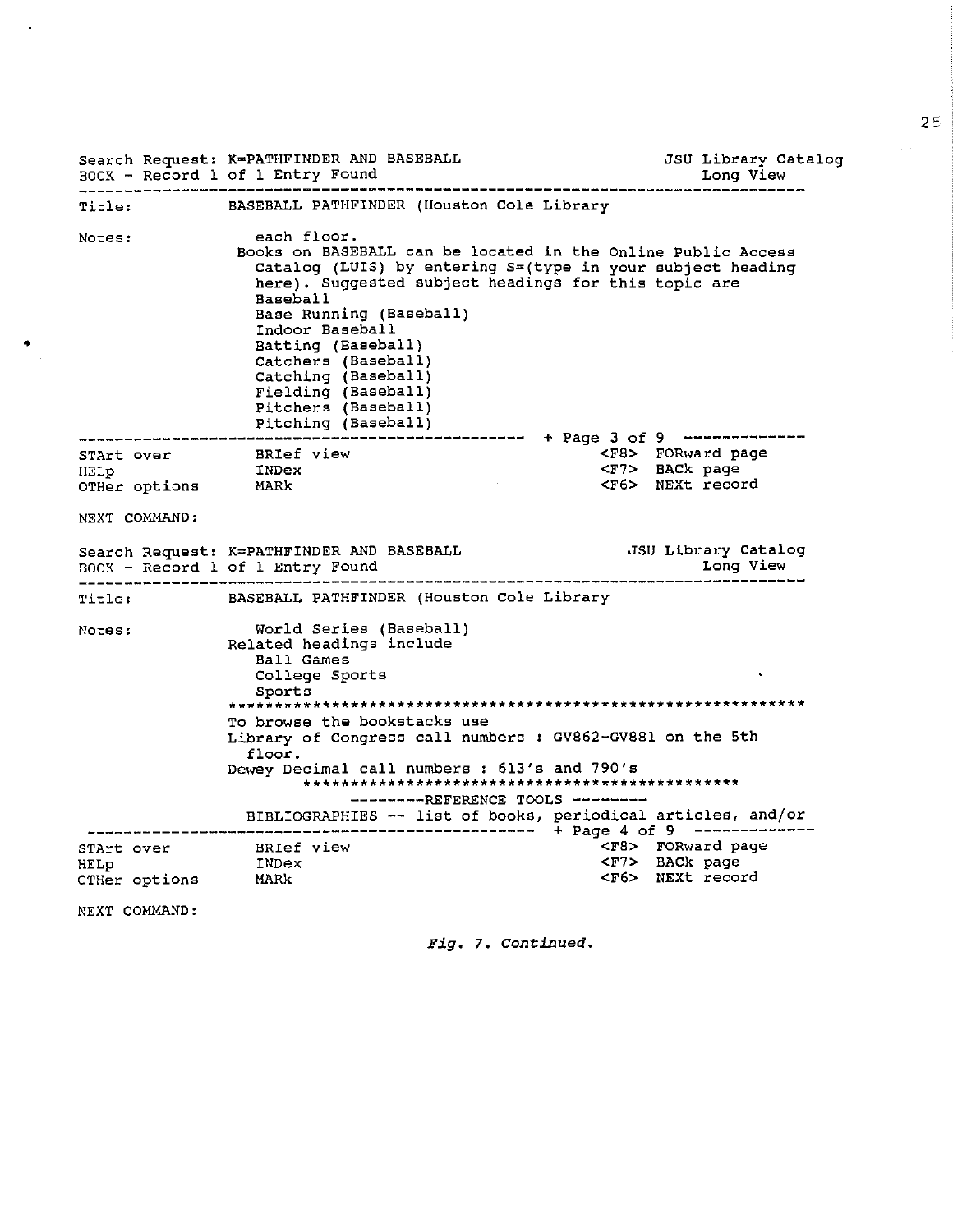|                                                           | Search Request: K=PATHFINDER AND BASEBALL<br>Reavy Research Lef L. Return Found<br>BOOK - Record 1 of 1 Entry Found                                                                                                                                                                                                                                                                                                                                                                                                                                                                                                                                                  | JSU Library Catalog                            |  |  |  |  |
|-----------------------------------------------------------|----------------------------------------------------------------------------------------------------------------------------------------------------------------------------------------------------------------------------------------------------------------------------------------------------------------------------------------------------------------------------------------------------------------------------------------------------------------------------------------------------------------------------------------------------------------------------------------------------------------------------------------------------------------------|------------------------------------------------|--|--|--|--|
|                                                           | Title: BASEBALL PATHFINDER (Houston Cole Library                                                                                                                                                                                                                                                                                                                                                                                                                                                                                                                                                                                                                     |                                                |  |  |  |  |
| Notes:                                                    | other materials by subject or author.<br>REF GV867.G76x : Guide to Baseball Literature.<br>REF GV875 .L6S55x : The Dodgers Bibliography.<br>ALMANACS OR STATISTICAL SOURCES -- provide miscellaneous bits<br>of facts and data.<br>REF GV567.M46 : The Encyclopedia of sports.<br>REF GV875.AlT47 : All-time rosters of major league baseball<br>clubs.<br>HANDBOOKS AND MANUALS -- cover broad subjects in a brief,<br>concise manner and may include odd bits of information about<br>a variety of topics (They may also be referred to as a<br>compendium)<br>GV867.K6 : All about baseball.<br>+ Page 5 of 9 -------------                                       |                                                |  |  |  |  |
|                                                           | STArt over BRIef view<br>HELP INDex                                                                                                                                                                                                                                                                                                                                                                                                                                                                                                                                                                                                                                  | <f8> FORward page<br/><f7> BACk page</f7></f8> |  |  |  |  |
| OTHer options MARk                                        |                                                                                                                                                                                                                                                                                                                                                                                                                                                                                                                                                                                                                                                                      | <f6> NEXt record</f6>                          |  |  |  |  |
| NEXT COMMAND:                                             |                                                                                                                                                                                                                                                                                                                                                                                                                                                                                                                                                                                                                                                                      |                                                |  |  |  |  |
|                                                           |                                                                                                                                                                                                                                                                                                                                                                                                                                                                                                                                                                                                                                                                      |                                                |  |  |  |  |
|                                                           | Title: BASEBALL PATHFINDER (Houston Cole Library                                                                                                                                                                                                                                                                                                                                                                                                                                                                                                                                                                                                                     |                                                |  |  |  |  |
| Notes:                                                    | GV867.3.T65x : The Baseball Research Handbook<br>GV867.W35 : The Fine Art of Baseball<br>GOVERNMENT PUBLICATIONS -- are primarily annual reports,<br>studies, and statistics from the various departments and<br>agencies of the government. They are cataloged and shelved<br>like other books and microforms. (There is no separate<br>collection of government publications in this library.<br>----JOURNALS----<br>JOURNALS held by the library can be identified by consulting<br>the Online Catalog (LUIS) by searching under the journal<br>name (T=type in name of journal here). To determine which<br>volumes the library owns type in HO and press enter. |                                                |  |  |  |  |
| STArt over BRIef view<br>HELp INDex<br>OTHer options MARk |                                                                                                                                                                                                                                                                                                                                                                                                                                                                                                                                                                                                                                                                      | <f8> FORward page</f8>                         |  |  |  |  |
|                                                           |                                                                                                                                                                                                                                                                                                                                                                                                                                                                                                                                                                                                                                                                      | <f7> BACk page<br/><f6> NEXt record</f6></f7>  |  |  |  |  |
| NEXT COMMAND:                                             |                                                                                                                                                                                                                                                                                                                                                                                                                                                                                                                                                                                                                                                                      |                                                |  |  |  |  |

 $\frac{1}{2}$ 

*Fig.* 7. *Concinued.* 

 $\mathcal{L}^{\text{max}}_{\text{max}}$  ,  $\mathcal{L}^{\text{max}}_{\text{max}}$ 

 $\sim$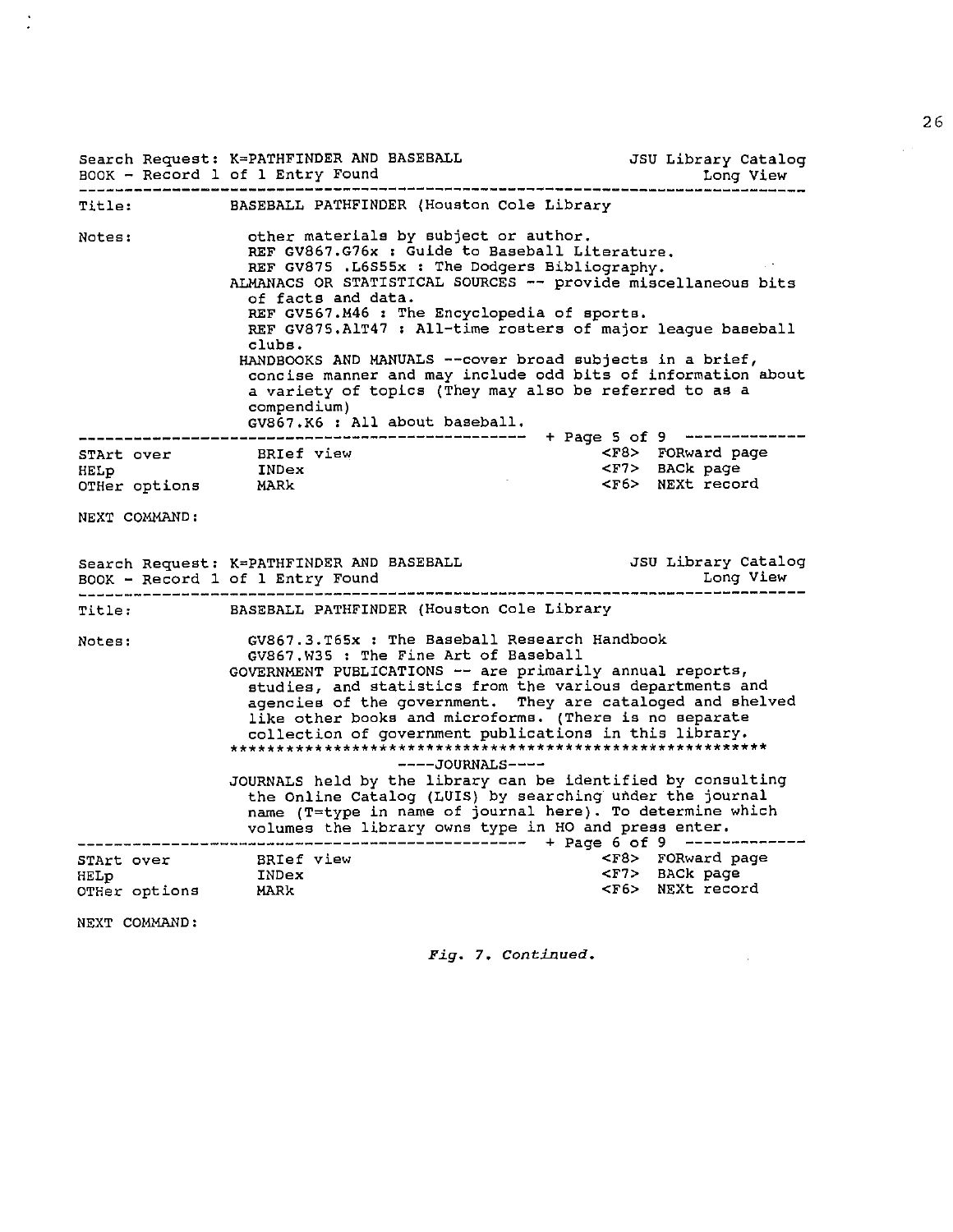|                                                  | Search Request: K=PATHFINDER AND BASEBALL<br>BOOK - Record 1 of 1 Entry Found                                                                                                                                                                                                                                                                                                                                                                                                                                                             | JSU Library Catalog<br>Long View               |
|--------------------------------------------------|-------------------------------------------------------------------------------------------------------------------------------------------------------------------------------------------------------------------------------------------------------------------------------------------------------------------------------------------------------------------------------------------------------------------------------------------------------------------------------------------------------------------------------------------|------------------------------------------------|
|                                                  | Title: BASEBALL PATHFINDER (Houston Cole Library                                                                                                                                                                                                                                                                                                                                                                                                                                                                                          |                                                |
| Notes:                                           | Use these INDEXES or ABSTRACTS to locate JOURNAL ARTICLES and<br>other papers on BASEBALL<br>Education Index (5th Floor Index Table)<br>Current Index to Journals in Education (5th Floor Index<br>Table)<br>ERIC (CD-ROM Index on 5th floor)<br>Related indexes are<br>INFOTRAC (CD-ROM Index located on 2nd and 4th floors --<br>contains MAGAZINE INDEX, BUSINESS INDEX, and NATIONAL<br>NEWSPAPER INDEX.<br>READER'S GUIDE TO PERIODICAL LITERATURE (2nd Floor Index<br>Table)<br>A few Journals which would report on this topic are |                                                |
|                                                  |                                                                                                                                                                                                                                                                                                                                                                                                                                                                                                                                           | <f8> FORward page</f8>                         |
| STArt over BRIef view<br>HELp BRIef view<br>HELp |                                                                                                                                                                                                                                                                                                                                                                                                                                                                                                                                           | <f7> BACk page<br/><f6> NEXt record</f6></f7>  |
| OTHer options MARk                               | and a state of                                                                                                                                                                                                                                                                                                                                                                                                                                                                                                                            |                                                |
| NEXT COMMAND:                                    |                                                                                                                                                                                                                                                                                                                                                                                                                                                                                                                                           |                                                |
|                                                  | Search Request: K=PATHFINDER AND BASEBALL<br>BOOK - Record 1 of 1 Entry Found                                                                                                                                                                                                                                                                                                                                                                                                                                                             | JSU Library Catalog<br>Long View               |
| Title:                                           | BASEBALL PATHFINDER (Houston Cole Library                                                                                                                                                                                                                                                                                                                                                                                                                                                                                                 |                                                |
| Notes:                                           | Periodicals GV706.4.J68 : Journal of Sport Psychology<br>Periodicals GV201.R4 : Research Quarterly for Exercise and<br>Sport<br>Periodicals GV561.S733 : Sports Illustrated.<br>Periodials GV561.S37 : Scholastic Coach<br>Also, scan article in recent issues that may not as yet be<br>indexed.<br>ONLINE DATABASE SEARCHING and INTERLIBRARY LOAN services are<br>available to graduate students and faculty. Please ask a<br>librarian about these services.                                                                          |                                                |
|                                                  | Series: Pathfinders (Houston Cole Library)                                                                                                                                                                                                                                                                                                                                                                                                                                                                                                |                                                |
| STArt over BRIef view                            |                                                                                                                                                                                                                                                                                                                                                                                                                                                                                                                                           | <f8> FORward page<br/><f7> BACk page</f7></f8> |
| HELp                                             | INDex                                                                                                                                                                                                                                                                                                                                                                                                                                                                                                                                     |                                                |
| OTHer options MARK                               |                                                                                                                                                                                                                                                                                                                                                                                                                                                                                                                                           | <f6> NEXt record</f6>                          |
| NEXT COMMAND:                                    |                                                                                                                                                                                                                                                                                                                                                                                                                                                                                                                                           |                                                |

 $\bar{\phantom{a}}$ 

*Fig.* **7. ConCinued.** 

27

 $\sim$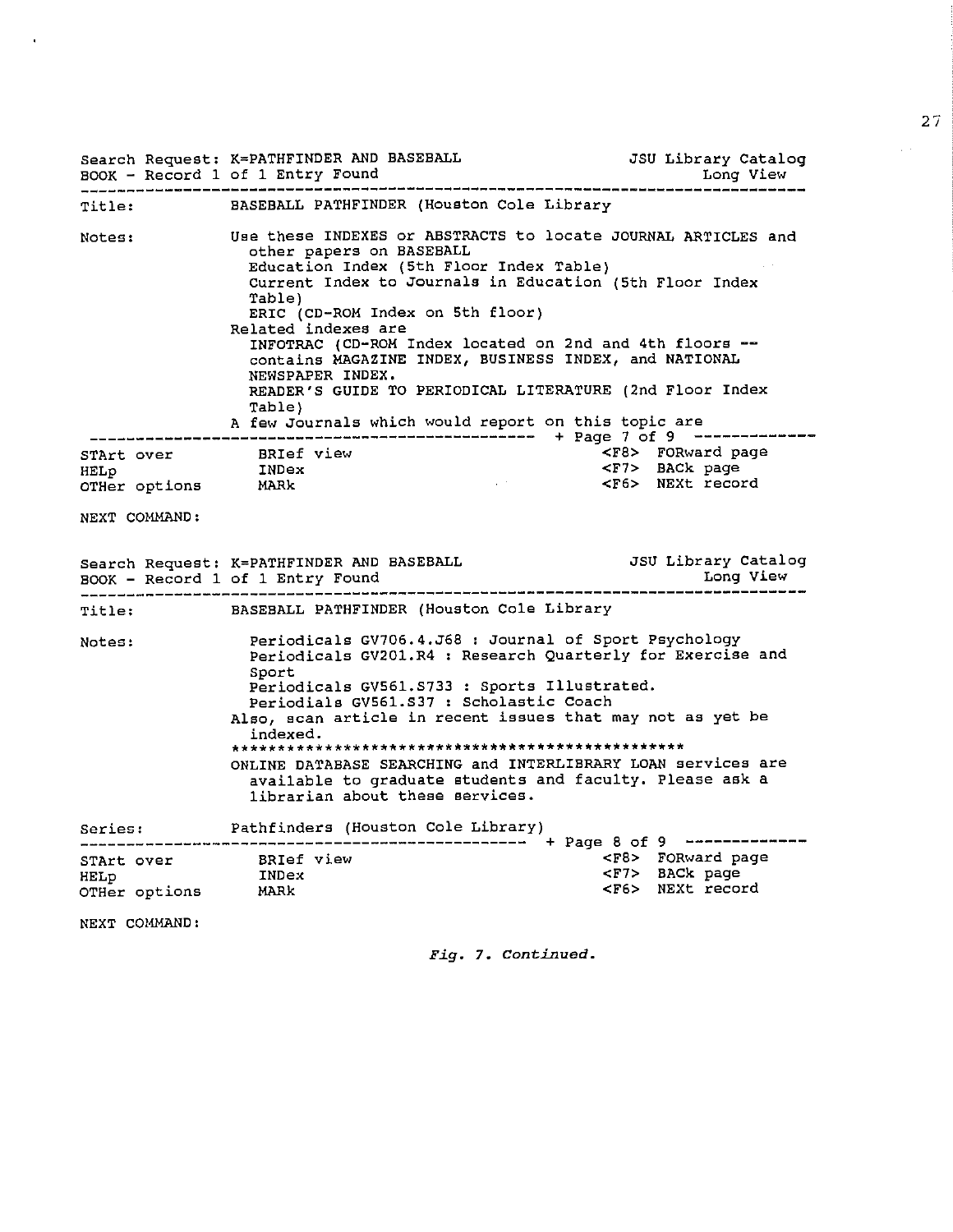Search Request: K=PATHFINDER AND BASEBALL BOOK - Record l of l Entry Found Long View ------------------------------------------------------------------------------ JSU Library Catalog Title: BASEBALL PATHFINDER (Houston Cole Library

------------------------------------------------------------------------------ LOCATION: HELP RECORD ONLY Guide This is a guide to materials on this subject CALL NUMBER STATUS: Circ. info not available

|                    |               |                            |        |  |  |                     | $+$ Page 9 of 9 ------------- |
|--------------------|---------------|----------------------------|--------|--|--|---------------------|-------------------------------|
| STArt over<br>HELp |               | <b>BRIef view</b><br>INDex |        |  |  | <f7> BACk page</f7> | <f6> NEXt record</f6>         |
|                    | OTHer options | MARK                       | $\sim$ |  |  |                     |                               |

NEXT COMMAND:

*Fig.* 7. *Conrinued.*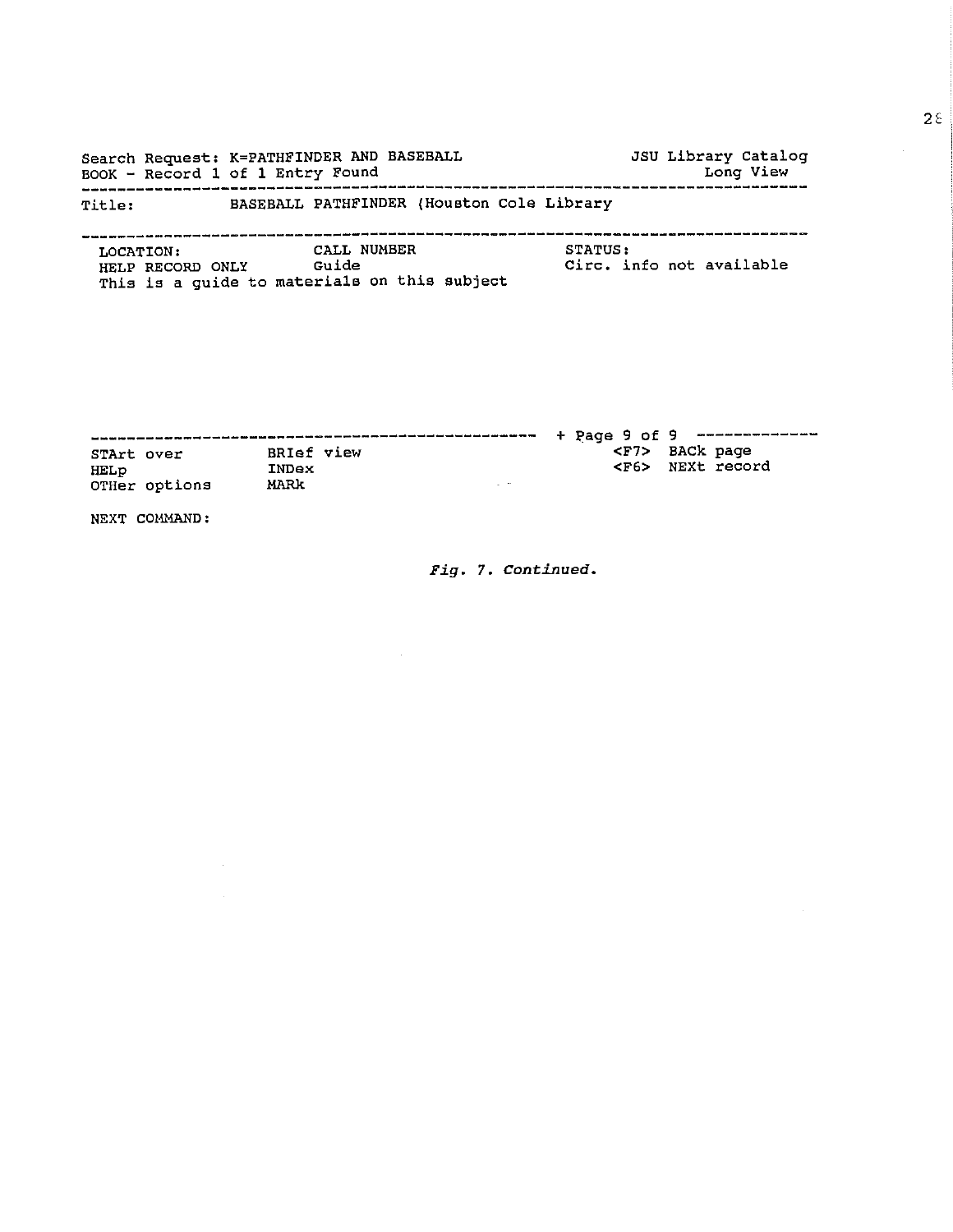### *PATHFINDERS IN ON-UNE CATALOGS: THE FUTURE*

Whether in print or on-line format pathfinders are compiled for specific purposes to address particular needs within a library. The print format aids the library's primary clientele, those people who physically go to that library in order to use its resources. The on-line pathfinders have the same purpose and primary clientele, but also serve secondary clienteles: those who do not travel physically to the library but access the library's catalog off-site.

As academic libraries form networks and consortia, on-line pathfinders will serve even more extended clienteles. Students and other users can access not only their own library's catalog but also those of other libraries. Thus, the benefits of OPAC pathfinders extend beyond a library's primary clientele. As the "virtual library" becomes more of a reality and libraries move beyond their own walls through electronic links with other systems, patrons in one location can benefit from data input by many libraries. In this way, on-line pathfinders enable secondary clienteles to locate materials for interlibrary loan and thereby can assist in distance education efforts.

Within consortia, it may even be possible to cooperatively assign pathfinders for specific disciplines to particular libraries, an approach first suggested by Stevens more than two decades ago (Stevens 1973, 145). For example, a library with an especially strong architecture collection could be given the responsibility for the preparation of pathfinders on this subject.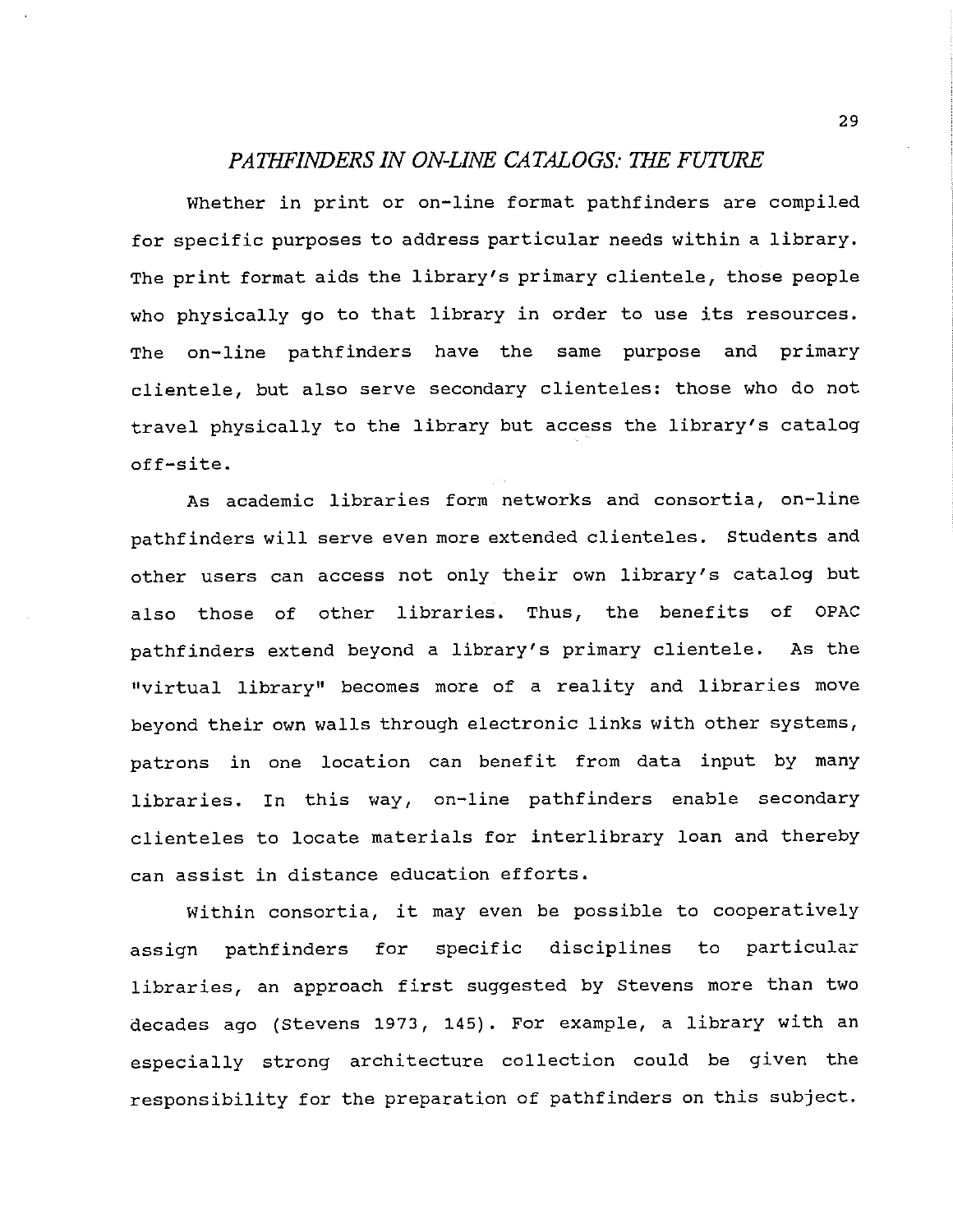If the level of cooperation is high, library consortia might wish to designate one member as a "Pathfinder Clearinghouse."

Some library professionals may think that OPAC pathfinders are an outdated concept made obsolete by Internet access. Cyberspace can be a potent research tool, but at present many college students have limited net access and the information that might assist them with class research projects can be difficult to locate. Internet access does not diminish the primary benefit of OPAC pathfinders, greater access. There is still an immense need for enhanced subject access in on-line catalogs; including pathfinders in OPACS is one way to meet this need.

### QUICK BIB

Cochrane, Pauline Atherton. "Modern Subject Access in the Online Age. 11 *American Libraries* 15 (February 1984) : 80-83; (March 1984): 145-50; (April 1984): 250-55; (May 1984): 336-339; (June 1984): 438-43; (July/August 1984): 527-29. Jarvis, William E. "Integrating Subject Pathfinders into Online catalogs." *Database* 8 (February 1985): 65-67 Jarvis, William E. and Victoria E. Dow. "Integrating Subject Pathfinders into a GEAC ILS: A MARC-formatted Record Approach." *Information Technology and Libraries* 5 (Septeml: er 1986): 213-27.

### *NOTES*

1. *Science Tracer Bullets,* prepared by the reference section of the Science and Technology Division of the Library of Congress, are an exception. They are a variant of the standard model which in addition to the principal components of the model include extensive lists of monographic and serial titles.

2. Generally, this model takes a "broad subject" approach, often so broad as to fully justify the ALA Glossary's use of the term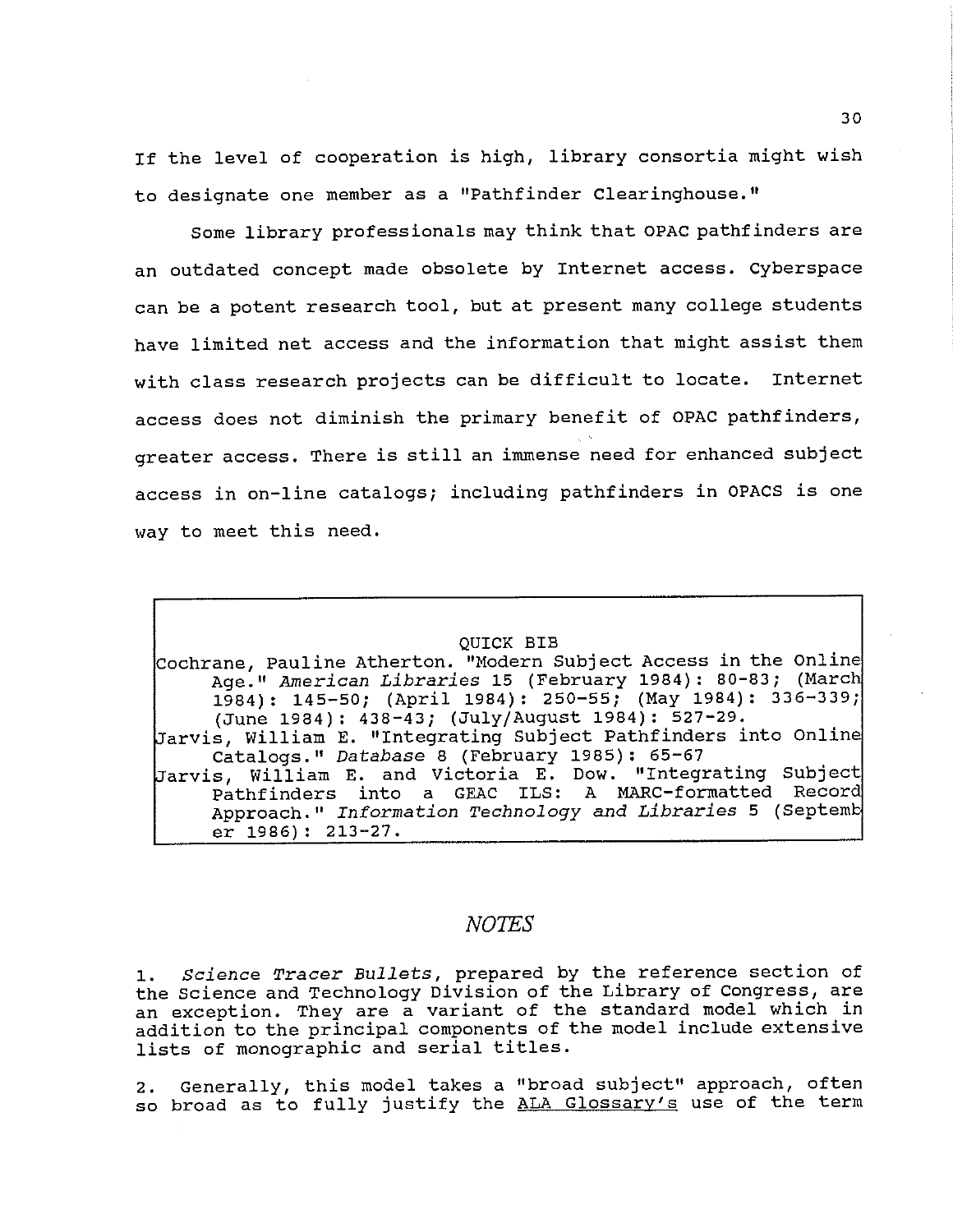"topical guides" for pathfinders. These are defined as "Bibliographic guides that arrange...the various types of library resources available for doing a literature search on particular topics,"

3. This is basically the pathfinder which Stevens and his colleagues had in mind.

4, The A-W Library Pathfinders, which are one result of the Massachusetts Institute of Technology Model Library Project, have holes punched for installation into three-ring binders.

5. For a further discussion of Cochran's series on OPAC searching problems see appendix.

6. Although the narrow-scope pathfinder is equally useful for all disciplines in the arts and humanities, we will use the field of literature for our example.

### *REFERE1VCES*

- Cochrane, Pauline Atherton. "Modern Subject Access in the Online Age. 11 *American Libraries* 15 (February 1984) : 80-83; (March 1984}: 145-50; (April 1984): 250-55; {May 1984}: 336-339; (June 1984}: 438-43; (July/August 1984): 527-29,
- Humphrey, Thomas. *Baseball Pathfinder.* Online. Jacksonville state University, Houston Cole Library, Online Public Access Catalog. 1994.
- Jarvis, William E. "Integrating Subject Pathfinders into Online catalogs. 11 *Database* 8 {February 1985) : 65-67.
- Jarvis, William E, and Victoria E. Dow. "Integrating Subject Pathfinders into a GEAC ILS: A MARC-formatted Record Approach. 11 *Information Technology and Libraries* 5 (September 1986): 213-27.

Kupon, Jim M. "Rethinking the Library Pathfinder." *College* & *Undergraduate Libraries,* 2 (1995): 93-105.

- Nuttall, Harry D. *"Flannery O'Connor's 'Greenleaf': The Bull Pathfinder."* Online. Jacksonville state University, Houston Cole Library, Online Public Access catalog. 1994.
- Rogers, A. Robert. "A Comparison of Manual and Online Searches in the Preparation of Philosophy Pathfinders." *Journal of Education for Library and Information Science* 26 ( summer 1985): 54-55.
- Schmidt, Diane. "Information Resources in Animal Behavior." *Science and Technology Libraries* 12 (1991}: 69-83.
- Stevens, Charles H., Marie P. Canfield, and Jeffrey J, Gardner. "Library Pathfinders: A New Possibility for cooperative Reference Service," *College and Research Libraries* 34 (January 1973} 40-46.

 $\mathbf{r}$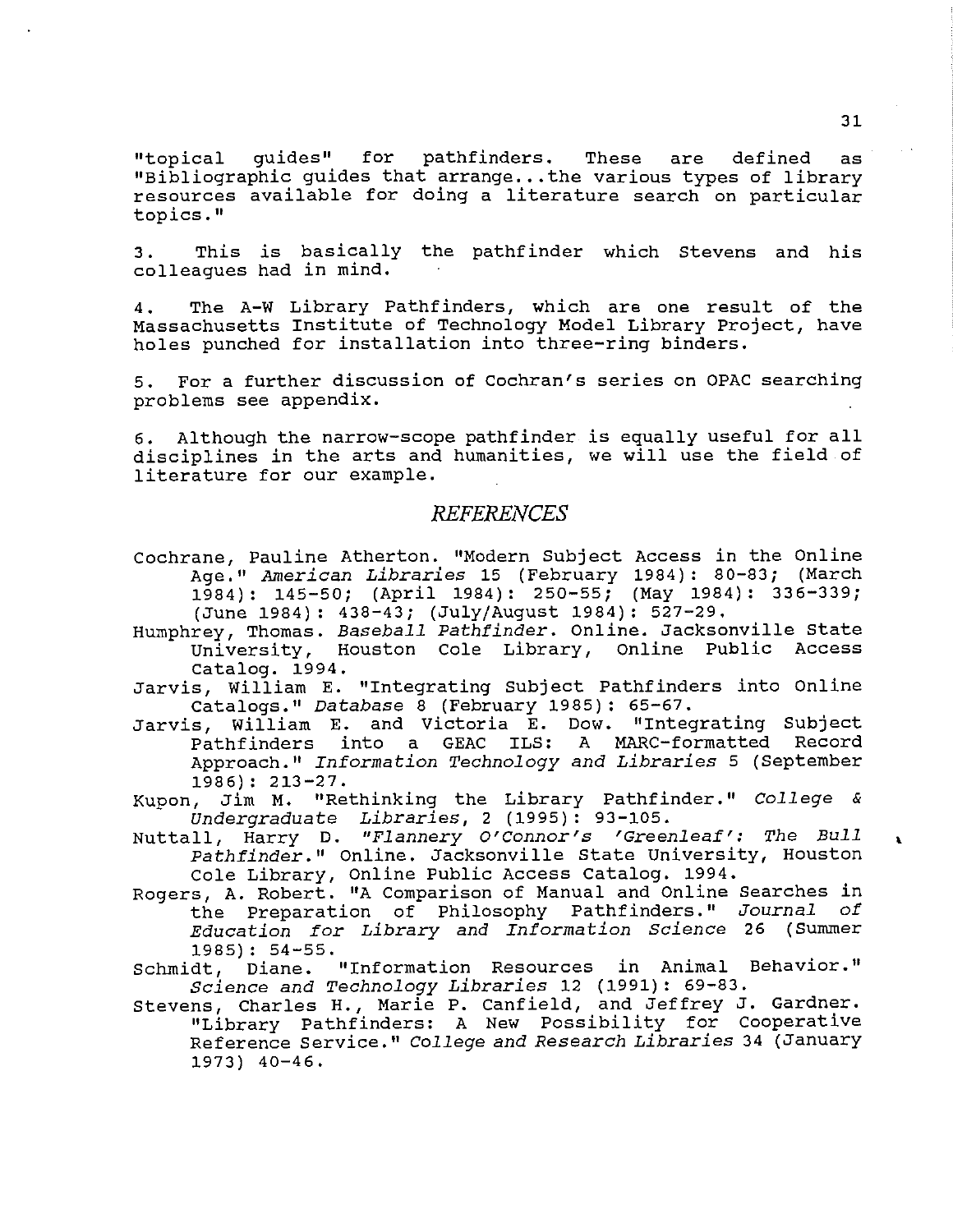### APPENDIX

Cochrane's six-part series in American Libraries discusses both the potential for subject searching in on-line systems and details shortcomings and useful improvements for such systems as they existed in 1984. While many of these shortcomings have been addressed by assigning additional subject headings to bibliographic records and by advances in keyword searching using Boolean and other operators, some remain. Cochrane's "mini-course" overlooks pathfinders, which is unfortunate because pathfinders on-line could solve many of the problems still present with subject headings control in on-line systems.

Among the statements made by experts invited to comment in cochrane's series of articles are the following: "One point I would like to make is that current subject indexing seems too shallow" (Cochrane May 1984, 337). "Subject retrieval failures using LCSH are caused by: 1) a lack of...specificity in subject headings (and] the sparsity of subject headings assigned to catalog records ... 11 (Cochrane May 1984, 336). Although this last criticism is directed against the *Library of* Congress *Subject Headings* it is equally applicable to OPACs. Add to these comments Cochrane's own observations that "displays do not always include the information needed to assess the relevance of the item(s) received. A title may be ambiguous, with no other information provided to relate to a subject," with the consequence that users "find no easy way to reduce false matches" (Cochrane Mar 1984, 148). Pathfinders on-line can provide solutions to all these criticisms.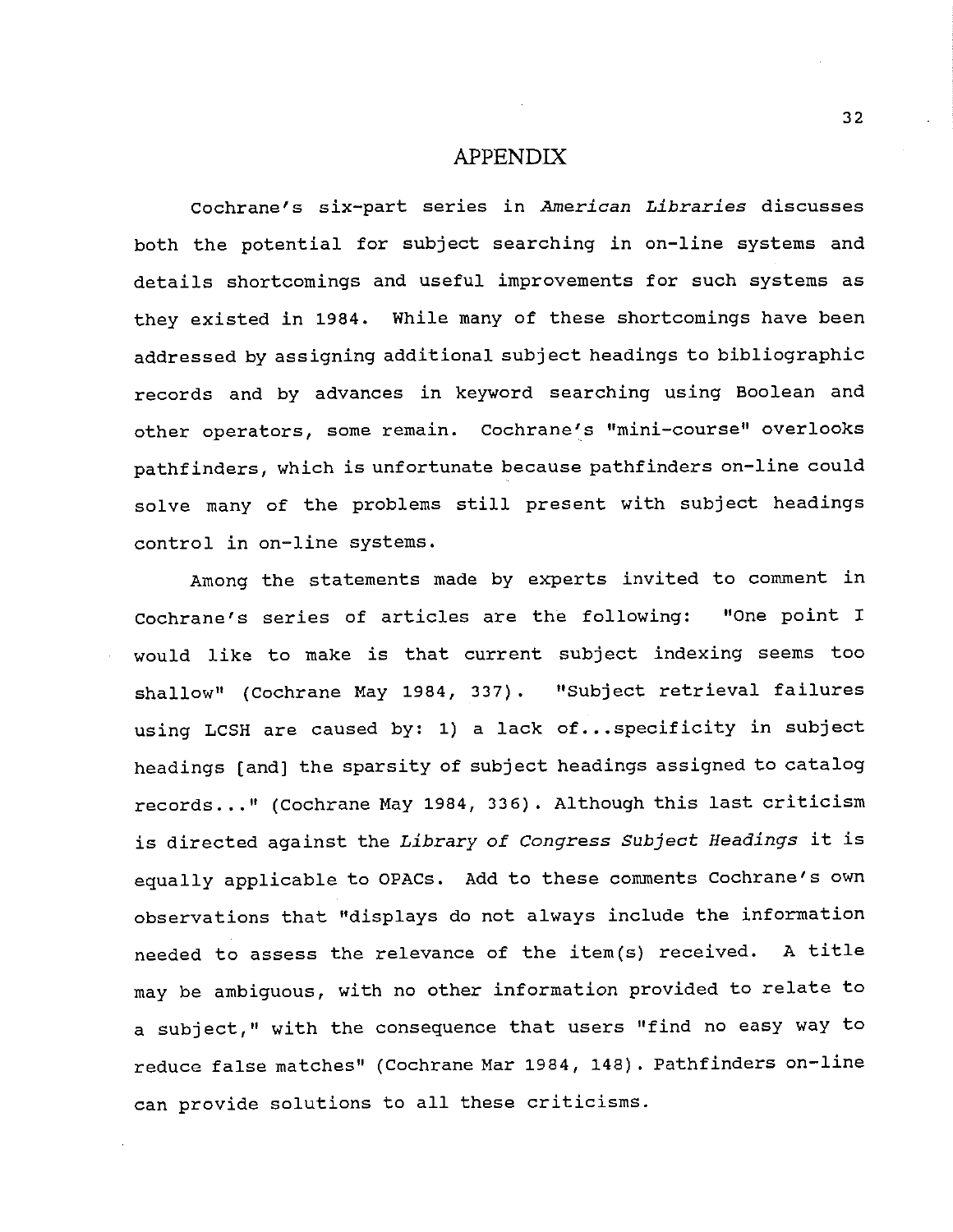At the heart of the problem is what systems analysts refer to as "levels of specificity," or "depth of indexing": the number of subject headings assigned to a document or record. These subject headings become access points in an OPAC; even after the changes of the last decade, including the use of additional subject headings and advances in keyword searching, some documents still have too few subject headings. This results in the relevance and false matching problems cited by Cochrane. Pathfinders on-line can ameliorate these difficulties for library searchers. "While the need for some narrower scope subject pathfinders on-line may be somewhat lessened by the precoordinated subject heading, keyword, and Boolean access provided by an ILS, extensive cross-references for the broader-scope, more complex, interdisciplinary or fuzzy topics can still be provided by subject pathfinders on-line" (Jarvis and Dow 1986, 213-14).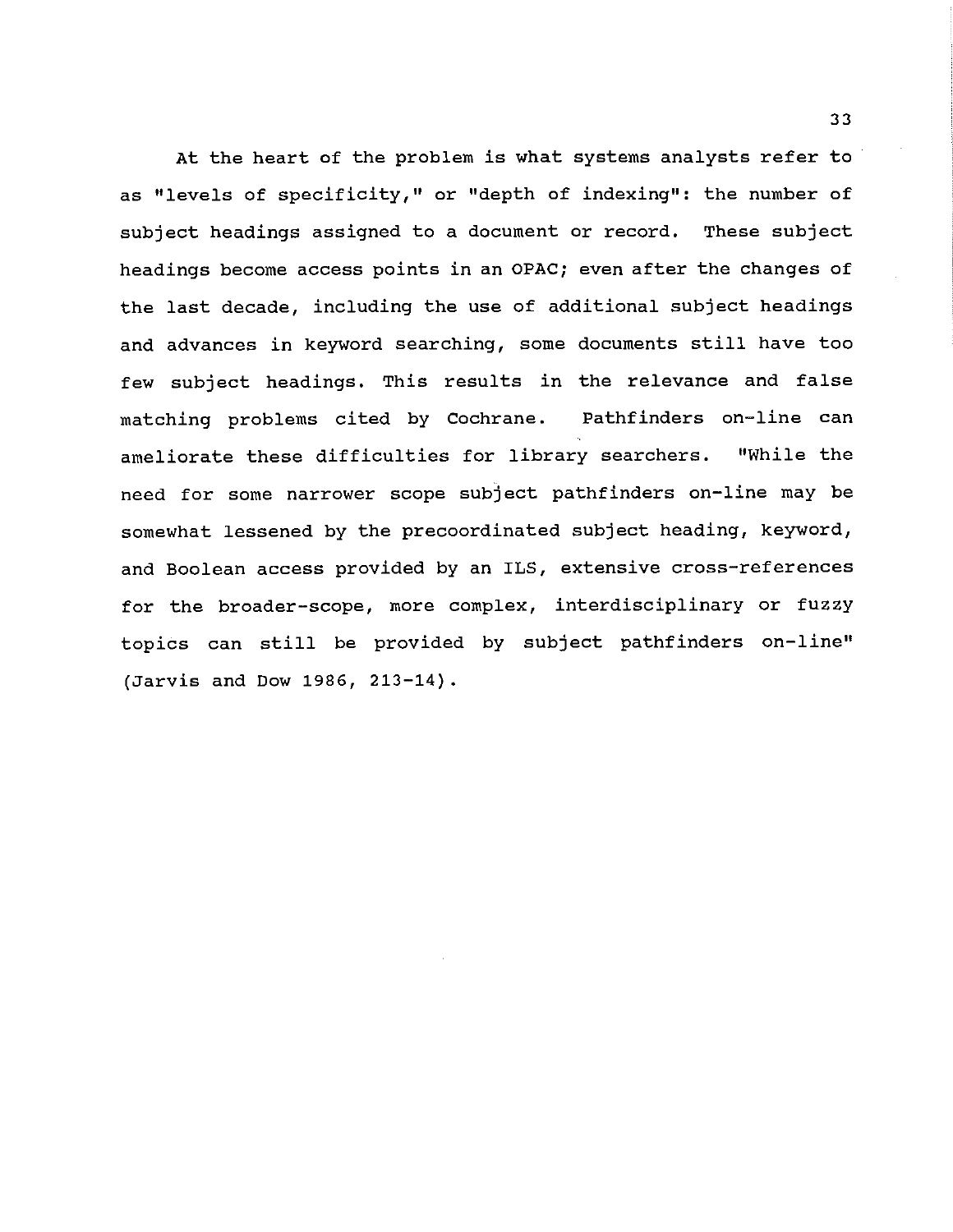

# **A PATHFINDER FOR**

### **FLANNERY O'CONNOR'S**

### **"GREENLEAF":**

### **THE BULL**

### BIBLIOGRAPHY

Golden, Robert E. and Mary C. Sullivan. *Flannery O'Connor and Caroline Gordon: A Reference Guide.* Boston: G. K. Hall, 1977. (PS3565.C57Z685)

### ABSTRACTS, OVERVIEWS, SUMMARIES

Shackelford, D. Dean "Flannery O'Connor." In *Critical Survey of Short Fiction,* vol. 5. Frank N. Magill, ed. Englewood Cliffs: Salem Press, 1993. (REF PN3321.C7)

Snipes, Katherine. "Greenleaf." In *Masterplots II: Short Story Series*, vol. 3. Frank N. Magill, ed. Englewood Cliffs: Salem Press, 1986. (REF PN3326.M27 1986)

### **ARTICLES**

Asals, Frederick. "The Mythic Dimensions of Flannery O'Connor's 'Greenleaf."' *Studies in Short Fiction* 5 (Summer 1968) : 317-30. (PER PN33ll.S8)

Evans, Elizabeth. "Three Notes on Flannery O'Connor." Notes on *Contempormy I iterature* 3 (1973): 11-15. (PER PN6010.5.N5)

Feely, Sister M. Kathleen. "Thematic Imagery in the Fiction of Flannery O'Connor." *Southern Humanities Review* 3 (Winter 1968): 14-32. (PER AP2.S822)

Rout, Kathleen. "Dream a Little Dream of Me: Mrs. May and the Bull in Flannery O'Connor's 'Greenleaf'." *Studies in Short Fiction* 16 (Summer 1979): 233-35. (PER PN3311.S8)

### **BOOKS**

Desmond, John F. *Risen Sons: Flannery O'Connor's Vision of History*. Athens, Ga.: The Univeristy of Georgia Press, 1987. (PS3565.C57Z643 1987)

Getz, Lorine M. *Nature and Grace in Flannery O'Connor's Fiction*. New York: The Edwin Mellin Press, 1982. (PS3565.C57Z678)

May, John R. *The Pruning Word.* Notre Dame, Indiana: University of Notre Dame Press, 1976. (PS3565.C57Z78 1988)

McFarland, Dorothy Tuck. Flannery O'Connor. New York: Ungar, 1976. (PS3565.C57Z75)

Paulson, Suzanne Morrow. *Flannery O'Connor: A Study of the Short Fiction.* Boston: Twayne, 1988. (PS3565.C57Z83 1988)

### USEFUL SUBJECT HEADINGS

O'Connor, Flannery. O'Connor, Flannery -- Criticism and interpretation. "Greenleaf". Mythology in literature. Religion in literature. Symbols in literature.

### \*\*\*\*\*\*\*\*\*\*\*\*\*\*\*\*\*\*\*\*\*\*\*\*\*\*\*\*\*\*\*\*\*\*\*\*\*\*\*\*\*\*\*\*\*\*\*\*\*\*\*\*\*\*\*\*\*\*\*\*\*\*\*\*\*

NOTE: Pathfinders are brief, selected bibliographics for literary topics. They arc designed to provide researchers with a quick start-up bibliography and are intended to be used with -- not instead of -- the standard reference tools in the subject discipline.